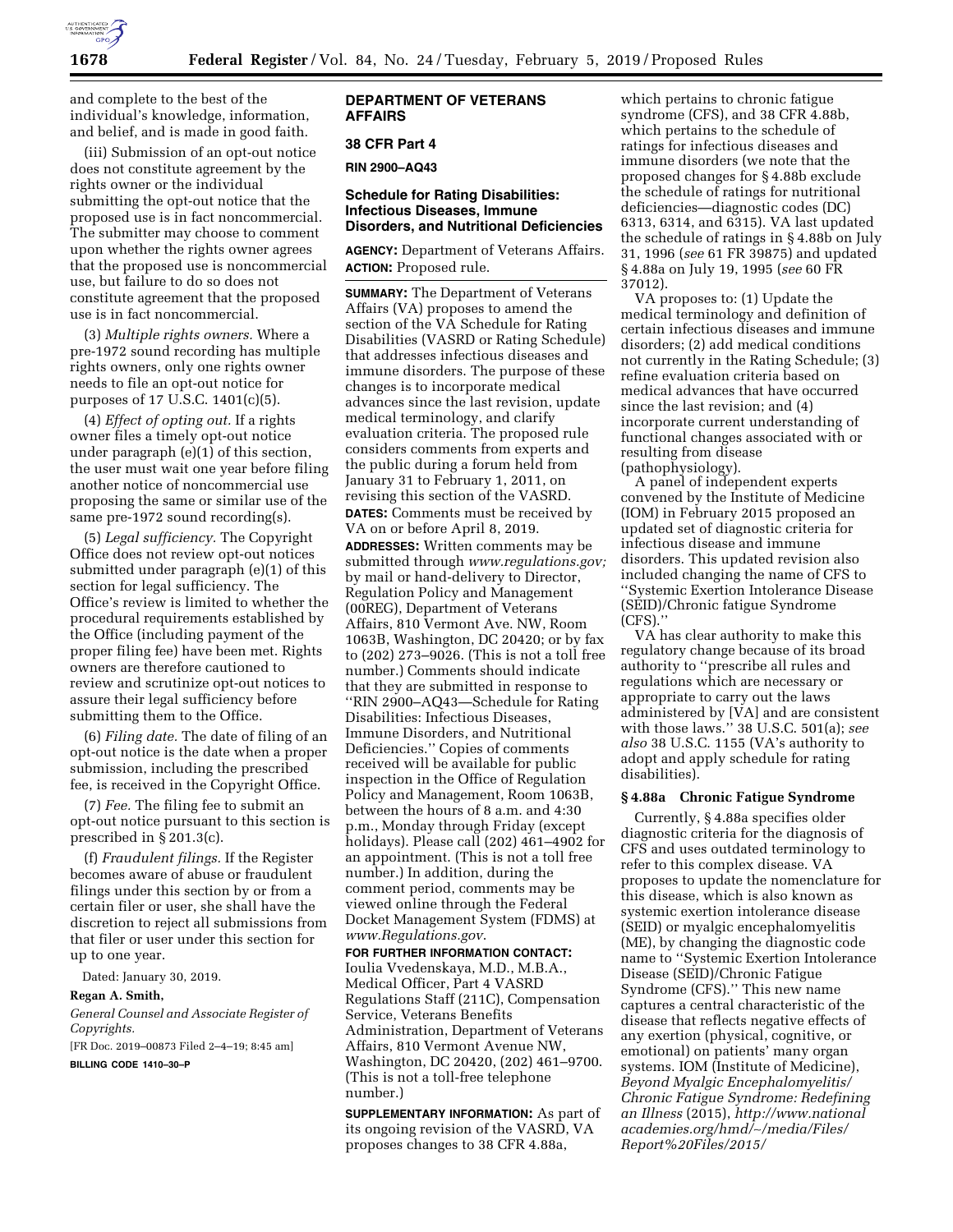# *MECFS/MECFScliniciansguide.pdf* (last accessed August 30, 2018).

VA is also proposing to revise the current diagnostic criteria for SEID/CFS to adhere to evidence-based criteria which were adopted by the Centers for Disease Control and Prevention (CDC). *IOM Report on ME/CFS* (2015) (updated July 3, 2017), *[https://www.cdc.gov/me](https://www.cdc.gov/me-cfs/symptoms-diagnosis/diagnosis.html)[cfs/symptoms-diagnosis/diagnosis.html](https://www.cdc.gov/me-cfs/symptoms-diagnosis/diagnosis.html)*  (last accessed July 17, 2018). According to the 2015 IOM Report, up to 2.5 million Americans suffer from this disease which is characterized by profound fatigue, cognitive dysfunction, sleep abnormalities, pain, autoimmune manifestations, and a variety of other symptoms that are made worse by exertion of any sort. New diagnostic criteria will take into consideration whether this severe chronic fatigue significantly interferes with daily activities and work, if the affected individual concurrently has four or more of the eight symptoms as outlined in CDC evidence-based criteria and whether these symptoms first appeared before the fatigue, have persisted or recurred during six or more consecutive months of illness, and were due to ongoing exertion or other medical conditions associated with fatigue.

The CDC mandates a thorough medical history, physical examination, mental status examination, and laboratory tests to identify underlying or contributing conditions that require treatment. CDC recognizes and identifies several conditions that do not exclude a diagnosis of SEID/CFS. Currently, § 4.88b lists 19 DCs encompassing infectious diseases and immune disorders. VA proposes to revise these codes to reflect current terminology, advances in medical knowledge, recommendations from the 2015 IOM Report on ME/CFS and a 2007 IOM Report on evaluating veterans for disability benefits, IOM, *A 21st Century System For Evaluating Veterans for Disability Benefits* (2007), *[https://](https://www.nap.edu/read/11885/chapter/1) [www.nap.edu/read/11885/chapter/1](https://www.nap.edu/read/11885/chapter/1)*  (last accessed July 17, 2018).

## **Schedule of Ratings—Infectious Diseases, Immune Disorders, and Nutritional Deficiencies**

### *Proposed General Rating Formula for § 4.88b*

Currently, each infectious disease listed under § 4.88b has its own prescribed rating criteria. In most cases, each specific infectious disease warrants a 100 percent evaluation during an active period of the disease. Thereafter, any residual functional impairment from the infectious disease determines the level of disability. These evaluation

principles are generally consistent with the clinical presentation of infectious diseases.

VA proposes one General Rating Formula for § 4.88b. This approach is based on the association between clinical resolution or stabilization of an infectious disease and elimination or complete suppression of the causative infectious agent. Regardless of whether resolution occurs spontaneously or because of treatment, long-term disability in such situations results from residual functional impairment of the body systems affected by the infectious disease, rather than the infection itself. Sheila Davey, World Health Organization, *World Health Organization Report on Infectious Diseases: Removing Obstacles to Healthy Development* (1999).

Therefore, VA's proposal to use a General Rating Formula does not substantively change the current evaluation criteria so much as their organization. This rulemaking proposes to restructure rating criteria by creating one General Rating Formula applicable to multiple infectious diseases, regardless of etiology. A General Rating Formula for infectious diseases would ensure consistency in rating these conditions and be similar to the use of a General Rating Formula in other sections of the VASRD, such as in §§ 4.97, 4.116, 4.130, and others. This formula would be a familiar concept for Veterans Benefits Administration (VBA) employees and minimize the risk for error by providing one criterion applicable to multiple diagnostic codes. Although each specific infectious disease has a different etiology and natural history, once the active disease phase is over, disability would be rated on residuals. VA would assign a 100 percent disability rating during the variable length of each specific disease's active phase. For most infectious diseases manifesting acutely, the length of the active disease phase (*i.e.,* the time between disease onset and resolution or stabilization) is at most usually six to eight weeks. VA proposes to assign a 100 percent evaluation during the active disease phase. VA recognizes that some infectious diseases, such as tuberculosis, may have a longer than average active disease phase. Therefore, VA proposes that the General Rating Formula apply only in those cases where specific rating criteria are not otherwise provided. Diagnostic codes in § 4.88b that would not follow the General Rating Formula would be 6301, 6302, 6310, 6311, 6312, 6313, 6314, 6315, 6325, 6326, 6351, and 6354.

After the disease becomes inactive, VA proposes to assign a 0 percent

evaluation. However, even though advancements in antimicrobial therapy have significantly lessened the occurrence of residuals of infectious diseases, they continue to occur. Therefore, VA generally proposes to append each diagnostic code with a note describing the most common residuals associated with a given infection. See below for additional details. As a list of every residual would be impractical, these notes would clearly indicate that they are not exhaustive. Where ascertainable residuals exist, VA proposes to assign evaluations for those residuals under the appropriate body system(s).

Certain infectious conditions are prone to relapse and require laboratory evaluation for confirmation. L. Joseph Wheat et al., *Clinical Practice Guidelines for the Management of Patients with Histoplasmosis: 2007 Update by the Infectious Diseases Society of America,* 45 Clinical Infectious Diseases 807, 807–25 (2007). Oftentimes, non-specific constitutional symptoms (weakness, tiredness, insomnia, weight loss, etc.) occur following the active phase of an infectious disease. However, such symptoms may be due to other causes than the infection. Therefore, to ensure VA assigns the most appropriate evaluations for relapsing infections, VA proposes to include a note in the rule requiring that relapses be confirmed by pathogen-specific testing using appropriate microbiologic, serologic, biochemical (*e.g.,* nucleic acid detection)histopathologic methods.

Finally, although VA proposes using a General Rating Formula for most infectious diseases, VA notes that each infectious disease has a different longterm impact. For those that have longer active phases and/or are commonly associated with relapse and residuals, VA proposes to require VA examination once the disease is no longer active so that a medical professional can evaluate the individual's condition. In these cases, VA also proposes to apply the provisions of § 3.105(e) that require VA to send beneficiaries notice of any proposed reduction in evaluation and provide an opportunity to respond before it becomes effective.

### *Proposed Changes to Existing Diagnostic Codes*

As discussed above, VA proposes to apply a General Rating Formula for infectious diseases unless otherwise noted. Additionally, VA proposes to provide notes identifying common residuals associated with particular diseases and instructions to rating personnel regarding the level of medical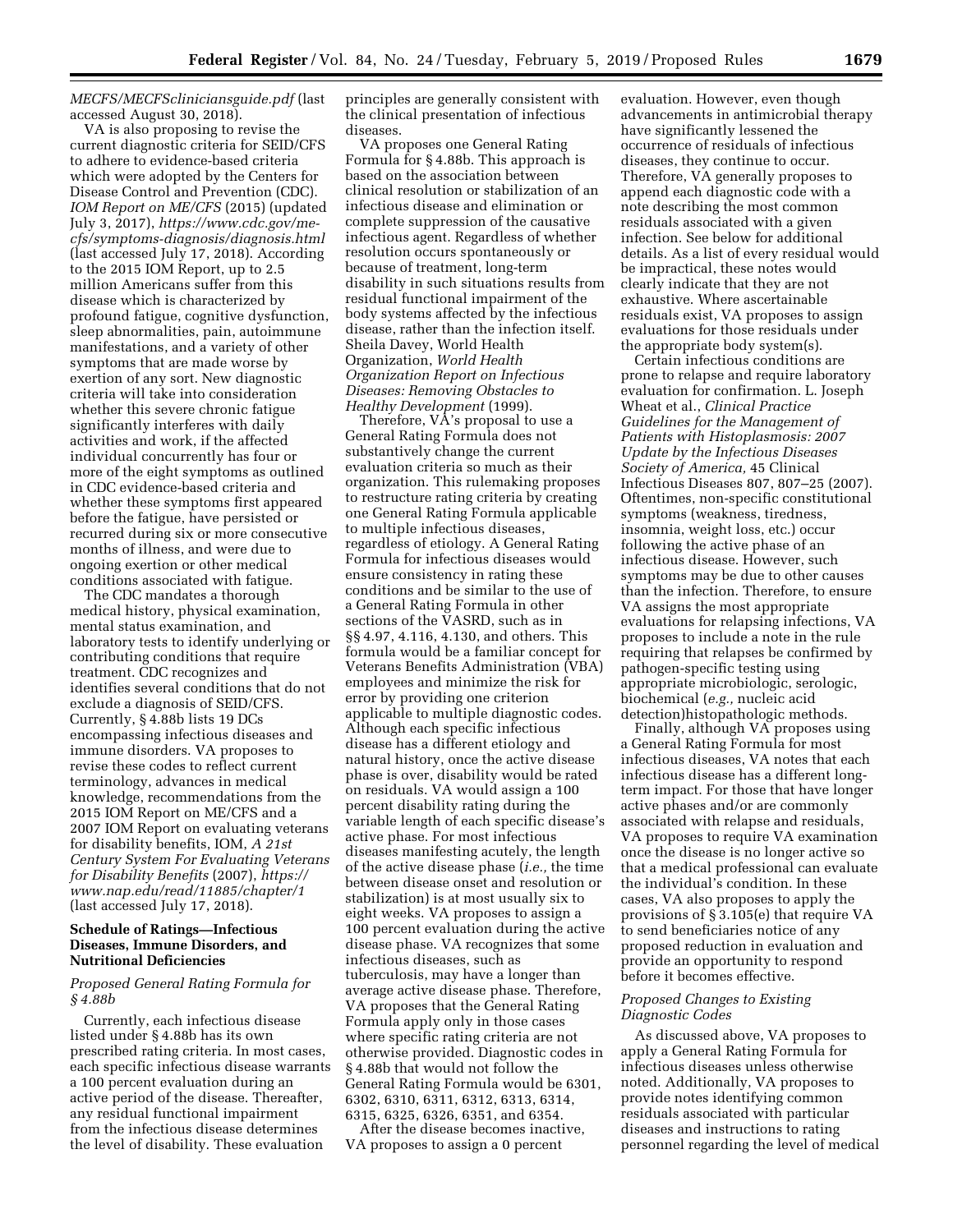review necessary following cessation of treatment and infection. These specific proposed changes are discussed below.

# *Diagnostic Code 6300*

Currently, DC 6300 is titled ''Cholera, Asiatic'' referring only to infection with toxigenic strains of *Vibrio cholerae;* it does not reflect infections due to other species within the genus *Vibrio.* Noncholera *Vibrio* species cause diarrheal diseases, as well as wound infections and septicemia. To reflect the total array of diseases caused by *Vibrio* species, VA proposes to rename this DC ''Vibriosis (cholera, non-cholera), to encompass conditions caused by *V. cholerae* and by non-cholera *Vibrio* organisms.

Cholera due to *V. cholerae* and gastroenteritis due to other *Vibrio*  species are associated with severe diarrhea of relatively short duration. Hoi Ho et al., *Vibrio Infections, Medscape.com* (July 24, 2018), *[http://](http://emedicine.medscape.com/article/232038-overview) [emedicine.medscape.com/article/](http://emedicine.medscape.com/article/232038-overview)  [232038-overview.](http://emedicine.medscape.com/article/232038-overview)* Including the incubation period, cholera usually lasts 7 to 10 days and results in total remission, or, in 5 to 10 percent of cases, death if left untreated. Therefore, the proposed General Rating Formula would be appropriate for both cholera and non-cholera gastroenteritis due to other *Vibrio* species, and VA would remove the existing provision for a separate three-month convalescence period as it would no longer be necessary.

VA proposes to use a note to provide information about common residual disability of cholera and non-cholera *Vibrio* infection, including renal failure, skin, and musculoskeletal conditions, such as necrotizing fasciitis. VA proposes no changes to the evaluation criterion for this DC except eliminating the three-month convalescence and adding a note to address rating of residual disability.

### *Diagnostic Code 6301*

VA evaluates DC 6301, visceral leishmaniasis, at 100 percent for six months following cessation of treatment, after which a VA examination helps determine residual disability. VA proposes only minor changes to this rating criteria, but proposes to change the note regarding rating residual disability. VA would generally identify those residuals commonly associated with postinfection or post-treatment residuals that may warrant evaluation. Currently, DC 6301 lists lymphadenopathy as one such residual disability. However, lymphadenopathy follows numerous diseases and is a frequent physical finding which, even when permanent, is otherwise without symptoms or disability that would warrant evaluation. Robert Ferrer, *Lymphadenopathy: Differential Diagnosis and Evaluation,* 58 a.m. Fam. Physician 1313, 1313–20 (Oct. 15, 1998). In many cases, it may constitute a normal physical finding. Vikramjit S. Kanwar, *Lymphadenopathy, Medscape.com* (Feb. 1, 2018), *[http://](http://emedicine.medscape.com/article/956340-overview) [emedicine.medscape.com/article/](http://emedicine.medscape.com/article/956340-overview)  [956340-overview.](http://emedicine.medscape.com/article/956340-overview)* 

As lymphadenopathy is often associated with other diseases and, regardless of origin, commonly presents without symptoms or disability warranting evaluation, VA proposes to remove it from the note in DC 6301. VA notes that the list of possible residuals in proposed DC 6301 would not be exhaustive. Thus, if a veteran presents with lymphadenopathy as a residual of visceral leishmaniasis that results in chronic, functional impairment, VA would consider an evaluation under the appropriate system.

In addition to the above revision, VA proposes to amend the existing Note 1 to inform that the residual effects of infection include bone marrow diseases. *Parasites—Leishmaniasis,* CDC (Jan. 10, 2013), *[https://www.cdc.gov/parasites/](https://www.cdc.gov/parasites/leishmaniasis/index.html) [leishmaniasis/index.html.](https://www.cdc.gov/parasites/leishmaniasis/index.html)* This note would also refer to the residuals listed in 38 CFR 3.317(d), ''Long-term health effects potentially associated with infectious diseases.''

Finally, VA proposes to add a new Note 2 to address the use of culture, histopathology, and other diagnostic testing to confirm relapses. Clinicians rely on such diagnostic testing, which has increased steadily in accuracy and availability, to determine whether symptoms are due to leishmaniasis or some other disease. Shyam Sundar & M. Rai, ''Laboratory Diagnosis of Visceral Leishmaniasis,'' 9 Clinical and Diagnostic Laboratory Immunology 951, 951–58 (2002). VA also proposes to retitle the existing note as Note 1 to account for the addition of this second note.

### *Diagnostic Code 6302*

VA would not change the rating criteria for leprosy (Hansen's disease), but proposes to amend the current Note under DC 6302 by adding amputations as a residual in the proposed Note. The neurologic impairment in leprosy involves sensory and motor deficits/loss in the extremities that may lead to autoamputation. Preenon Bagchi et al., *Bacterio-Informatics: Identifying the Cause of Hansen's Disease and Establish [sic] a Remedy for the Same,*  2 Int'l J. of Bioinformatics Res. and Applications 15, 15–19 (2010).

### *Diagnostic Code 6304*

VA proposes to evaluate DC 6304, malaria, using the General Rating Formula because it is an acute, debilitating disease with predictable clinical presentation.

VA proposes to amend an existing note and to add one new notes. Note 1 would explicitly state that VA requires diagnostic confirmation for both the initial diagnosis and any relapse. To reflect advances in malarial testing, VA also proposes to refer to other specific diagnostic tests such as antigen detection, immunologic (immunochromatographic) tests, and molecular testing, such as polymerase chain reaction tests. *Malaria Diagnosis (United States),* CDC (Nov. 19, 2015), *[https://www.cdc.gov/malaria/diagnosis](https://www.cdc.gov/malaria/diagnosis_treatment/diagnosis.html)*\_ *[treatment/diagnosis.html.](https://www.cdc.gov/malaria/diagnosis_treatment/diagnosis.html)* 

Note 2 would recognize potential nervous system residuals because severe forms of malaria affect the brain as an encephalopathy. Pralay Sarkar et al., ''Critical care aspects of malaria,'' 25 J. of Intensive Care Med. 93, 93–103 (2010). In addition, this note would also refer to the residuals listed in § 3.317(d).

## *Diagnostic Code 6305*

VA proposes to amend the title of this DC, currently ''Lymphatic filariasis,'' to include the term elephantiasis, which is another name commonly associated with the chronic form of this condition. *Lymphatic Filariasis Fact Sheet No. 102,*  World Health Organization (May 11, 2018), *[http://www.who.int/mediacentre/](http://www.who.int/mediacentre/factsheets/fs102/en/) [factsheets/fs102/en/.](http://www.who.int/mediacentre/factsheets/fs102/en/)* 

The new General Rating Formula would provide 100 percent evaluation for the acute phase of active infection for lymphatic filariasis. The proposed General Rating Formula would be appropriate for use in this acute infection. However, no actual changes in the evaluation criteria would result from this organizational change intended to help rating personnel easily apply the VASRD.

VA proposes to add information to more adequately address the range of potential residuals, which include lymphedema (permanent swelling) and lymphatic obstruction. *Parasites— Lymphatic Filariasis,* CDC (June 14, 2013), *[http://www.cdc.gov/parasites/](http://www.cdc.gov/parasites/lymphaticfilariasis/disease.html) [lymphaticfilariasis/disease.html.](http://www.cdc.gov/parasites/lymphaticfilariasis/disease.html)* VA proposes a new Note to instruct rating personnel to evaluate under the appropriate body system residuals such as epididymitis, lymphangitis, lymphatic obstruction, or lymphedema affecting extremities, genitals, and/or breasts.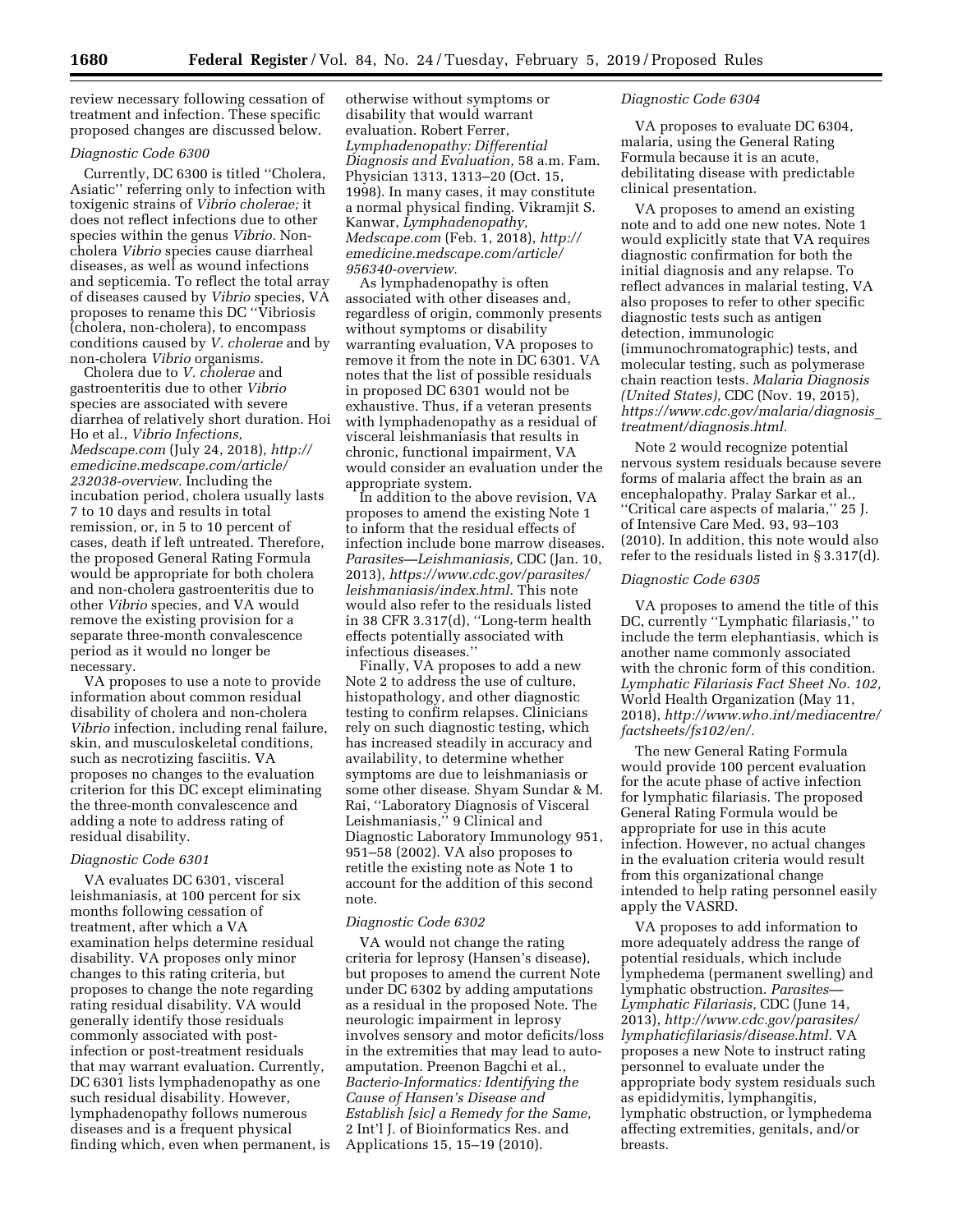### *Diagnostic Code 6306*

Bartonellosis, currently evaluated under DC 6306, generally resolves within two months with appropriate treatment. Kassem A. Hammoud et al., *Bartonellosis,* Medscape.com (Oct. 17, 2012), *[http://emedicine.medscape.com/](http://emedicine.medscape.com/article/213169-overview)  [article/213169-overview.](http://emedicine.medscape.com/article/213169-overview)* Therefore, VA proposes to rate active bartonellosis under the General Rating Formula at 100 percent, and VA would remove the existing provision for a separate threemonth convalescence period as it would no longer be necessary.

VA also proposes to update the residual disability to include endocarditis, which occurs when the bloodstream may carry this bacterium to the heart valves. John L. Brusch et al., *Infective Endocarditis— Pathophysiology, Medscape.com* (Dec. 17, 2013), *[http://](http://emedicine.medscape.com/article/216650-overview#a0104) [emedicine.medscape.com/article/](http://emedicine.medscape.com/article/216650-overview#a0104)  [216650-overview#a0104.](http://emedicine.medscape.com/article/216650-overview#a0104)* 

### *Diagnostic Code 6307*

VA proposes to evaluate DC 6307, plague, which is an acute, debilitating disease of short duration, using the General Rating Formula.

Use of modern antibiotics renders residual disability from the infection itself extremely rare. Therefore, VA proposes to delete the existing note regarding specific residuals and replace it with a note stating that VA would rate any residual disability under the appropriate body system. Again, lymphadenopathy is a frequent physical finding following numerous diseases, often permanent and without disabling symptoms. Robert Ferrer, *Lymphadenopathy: Differential Diagnosis and Evaluation,* 58 Am.Fam. Physician at 1313–20. VA proposes removing lymphadenopathy as a residual because it may be a normal physical finding. Vikramjit S. Kanwar, *Lymphasdenopathy, Medscape.com*  (July 10, 2015), *[http://](http://emedicine.medscape.com/article/956340-overview) [emedicine.medscape.com/article/](http://emedicine.medscape.com/article/956340-overview)  [956340-overview](http://emedicine.medscape.com/article/956340-overview)*); *Plague,* CDC (Nov. 28, 2012), *[http://www.cdc.gov/plague/.](http://www.cdc.gov/plague/)* 

### *Diagnostic Code 6308*

VA proposes to evaluate DC 6308, relapsing fever, which is an acute, debilitating disease of short duration, using the General Rating Formula.

Modern treatment helps most patients recover from this disease within a few days, with little incidence of splenic damage. Long-term sequelae of relapsing fever are rare, but include iritis, uveitis, cranial nerve, and other neuropathies. *Tick-borne Relapsing Fever (TBRF),* CDC (Jan. 8, 2016), *[http://www.cdc.gov/](http://www.cdc.gov/relapsing-fever/clinicians/) [relapsing-fever/clinicians/.](http://www.cdc.gov/relapsing-fever/clinicians/)* Therefore,

VA proposes a new Note adding iritis and uveitis as residual disabilities and retaining the remainder of the existing information without substantive change.

VA does not propose any changes to the evaluation criteria for this DC.

### *Diagnostic Code 6309*

VA proposes to evaluate DC 6309, rheumatic fever, which is an acute, febrile disease typically lasting less than a month, using the General Rating Formula. The existing note regarding residuals would remain substantively unchanged.

## *Diagnostic Code 6310*

VA does not propose substantive change to the criteria under diagnostic code 6310 for syphilis and other treponemal infections. However, for consistency with the remainder of this section, VA proposes to replace the term ''complications'' with the term ''residual disability,'' which VA would rate under the appropriate body system.

Additionally, VA proposes to remove specific references to the names associated with each DC identified in this note because future revisions of the rating schedule would retitle several of them.

### *Diagnostic Code 6311*

Currently, DC 6311, miliary tuberculosis, provides a 100 percent evaluation during active infection. Under § 4.88c, the 100 percent is continued for one year following the date of inactivity. Active infection may last for months to years, and, if undiagnosed or untreated, may result in death. The standard treatment for drugsusceptible miliary tuberculosis is six to nine months with a combination of antituberculosis drugs. If the meninges are involved, treatment will last for 9 to12 months, but may occasionally require longer a treatment duration. Nahid, P., et al., ''Executive Summary: Official American Thoracic Society/Centers for Disease Control and Prevention/ Infectious Diseases Society of America Clinical Practice Guidelines: Treatment of Drug-Susceptible Tuberculosis,'' 63 Clinical Infectious Diseases 853, 853– 867 (Oct. 2016), *[https://](https://www.nidcd.nih.gov/health/balance/pages/meniere.aspx) [www.nidcd.nih.gov/health/balance/](https://www.nidcd.nih.gov/health/balance/pages/meniere.aspx) [pages/meniere.aspx](https://www.nidcd.nih.gov/health/balance/pages/meniere.aspx)* (last visited January 22, 2019). Relapses are common when medication is not taken for the full time prescribed and/or not taken in the appropriate combination. Generally, most relapses occur within the first 12 months of treatment completion. *Tuberculosis (TB) Guidelines.* CDC (May 4, 2016), *[https://www.cdc.gov/tb/](https://www.cdc.gov/tb/publications/guidelines/treatment.htm)  [publications/guidelines/treatment.htm.](https://www.cdc.gov/tb/publications/guidelines/treatment.htm)* 

To ensure that individuals are entitled to any resumption or continuation of the 100 percent evaluation after the initial active disease, VA proposes to add a Note requiring confirmation of relapse by culture, histopathology, or other diagnostic laboratory testing.

VA also proposes Note 2 addressing residuals which may be found under § 4.88c. Infection residuals include, but are not limited to, chronic diagnosed disabilities affecting such body systems as the skin and respiratory, central nervous, musculoskeletal, ocular, gastrointestinal, and genitourinary systems. VA would rate them under the appropriate body system. J.J. van der Harst & G.J. Luijckx, *Treatment of Central Nervous System Tuberculosis Infections and Neurological Complications of Tuberculosis Treatment,* 17 Current Pharmaceutical Design 2940, 2940–47 (2011).

### *Diagnostic Code 6316*

VA proposes to evaluate DC 6316, brucellosis, an acute, debilitating disease of short duration usually lasting several weeks or less, using the General Rating Formula. Brucellosis is easily treated with antibiotics, but, if untreated, brucellosis may become chronic and leave significant residuals. VA proposes no changes to the evaluation criteria.

As the correct diagnosis is essential in determining if symptoms are due to brucellosis or some other disease entity, VA proposes to add a new Note 1 directing that culture, serologic testing, or both must confirm both the initial diagnosis and any relapse of active infection. Wafa Al-Nassir, *Brucellosis, Medscape.com* (June 16, 2017), *[http://](http://emedicine.medscape.com/article/213430-overview) [emedicine.medscape.com/article/](http://emedicine.medscape.com/article/213430-overview)  [213430-overview.](http://emedicine.medscape.com/article/213430-overview)* 

VA proposes to amend the existing note as Note 2 and expand the list of residuals in light of advances in medicine and early treatment. Note 2 would reflect the residuals most commonly associated with this infection, including meningitis, and liver, spleen, or musculoskeletal conditions. *Brucellosis,* CDC (Sept. 13, 2017) *[http://www.cdc.gov/brucellosis/](http://www.cdc.gov/brucellosis/index.html)  [index.html](http://www.cdc.gov/brucellosis/index.html)*. As this condition is a presumptive disease related to Gulf War service, this note would also refer to the many specific residuals of brucellosis listed in § 3.317(d).

#### *Diagnostic Code 6317*

Currently, DC 6317 represents scrub typhus, an acute debilitating rickettsial disease lasting for several weeks or less. If untreated, a high mortality rate results. Antibiotic treatment rapidly eradicates the disease and significantly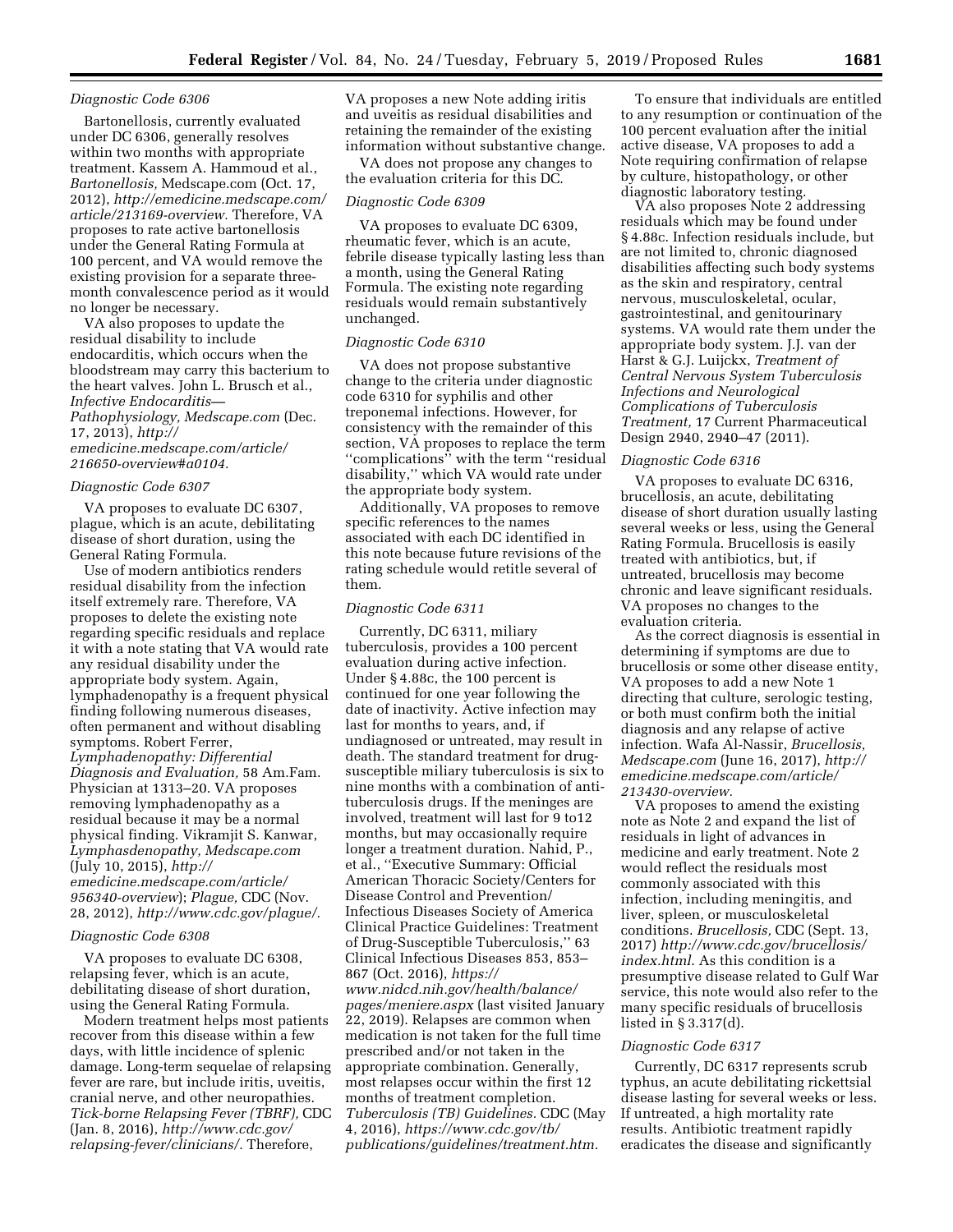reduces the chances of complications. Therefore, VA proposes to evaluate DC 6317 using the General Rating Formula. VA proposes to rename this DC to encompass all forms of rickettsial and similar erlichial and *Anaplasma*  infections. These infections are not specific to the veteran population as they afflict travelers and field scientists as well. Renaming this DC would mean rating personnel need not further clarify the type of typhus infecting a veteran.

VA is not proposing any changes to the evaluation criteria except to use the General Rating Formula. VA would also remove the existing provision for a separate three-month convalescence period as it would no longer be necessary.

VA proposes to update the existing note to include such residuals frequently associated with DC 6317 as involvement of bone marrow and the central nervous system, in addition to the current list of spleen damage or skin conditions.

Rickettsial, ehrlichial, and *Anaplasma*  infections cause similar nonspecific influenza-like illness in humans, including but not limited to, scrub typhus, Rocky Mountain spotted fever, African tick-borne fever, ehrlichiosis, and anaplasmosis. Therefore, VA also proposes to add a second note to list other rickettsial infections, including infections by *Ehrlichia* and *Anaplasma*  species (members of the order Rickettsiales) to account for its occurrence in the U.S. veteran population. Johan S. Bakken & J. Stephen Dumler, *Ehrlichiosis and Anaplasmosis, Medscape.com* (2004), *[https://www.medscape.com/viewarticle/](https://www.medscape.com/viewarticle/490468_4)  [490468](https://www.medscape.com/viewarticle/490468_4)*\_*4.* 

### *Diagnostic Code 6318*

Currently, DC 6318 represents melioidosis, an acute debilitating bacterial disease lasting several weeks or less, which, if left untreated, may result in mortality. VA proposes no changes to the evaluation criteria, except use of the General Rating Formula.

As accuracy is essential in diagnosing melioidosis, VA proposes to add Note 1 directing that culture or other specific diagnostic laboratory tests must confirm both the initial diagnosis and any relapse or chronic activity of infection.

VA would retain the existing information regarding common residuals and the instruction to rate residuals under the appropriate body system under Note 2.

#### *Diagnostic Code 6319*

VA currently assigns a 100 percent evaluation for DC 6319, Lyme disease,

when it is active. Lyme disease is an acute illness, usually lasting several weeks or less. Therefore, VA proposes to rate Lyme disease under the General Rating Formula, without changes to the actual evaluation criteria. VA also proposes to amend the existing note associated with this DC to account for residuals such as Bell's palsy, radiculopathy, ocular, and cognitive dysfunction, in addition to arthritis.

#### *Diagnostic Code 6320*

Currently, DC 6320 represents ''Parasitic diseases otherwise not specified.'' VA proposes no changes to the evaluation criteria except to use the General Rating Formula. VA also proposes to amend the existing note associated with this DC with general instructions to rate any residuals of this infection under the appropriate body system.

### *Diagnostic Code 6351*

VA proposes a number of changes to DC 6351, which pertains to human immunodeficiency virus (HIV) related illness. Currently, VA provides a 100 percent evaluation for ''AIDS with recurrent opportunistic infections or with secondary diseases affecting multiple body systems; HIV-related illness with debility and progressive weight loss, without remission, or few or brief remissions.'' VA proposes to remove the statement about remission because the CDC considers AIDS a chronic condition, and the diagnosis continues once a person is properly diagnosed, regardless of improvements in that person's condition.

When VA last revised the evaluation criteria, the medical community considered oral hairy leukoplakia (OHL) a distinctive clinical marker of HIV infection. Since then, measurement of the peripheral CD4 cell count and HIV viral load have become the standard method for evaluating a patient's stage of HIV infection. Sowmya Nanjappa, *Anti-retroviral Therapy in Treatment-Naı¨ve Patients, Medscape.com* (June 3, 2016), *[https://](https://emedicine.medscape.com/article/2041458-overview)*

*[emedicine.medscape.com/article/](https://emedicine.medscape.com/article/2041458-overview)  [2041458-overview.](https://emedicine.medscape.com/article/2041458-overview)* In addition, OHL by itself rarely, if ever, requires specific treatment in patients receiving antiretroviral therapy. James Cade, Hairy Leukoplakia Treatment and Management, *Medscape.com* (December 19, 2018), *[https://](https://emedicine.medscape.com/article/279269-overview)*

*[emedicine.medscape.com/article/](https://emedicine.medscape.com/article/279269-overview)  [279269-overview.](https://emedicine.medscape.com/article/279269-overview)* VA proposes to remove reference to OHL in the criteria for a 30 percent evaluation.

Similarly, VA proposes to modify the reference of oral candidiasis to esophageal and lower respiratory tract

candidiasis for the criteria for a 30 percent evaluation. In the past, oral candidiasis was strongly associated with HIV infection. However, the increased use of antiretroviral medications has greatly reduced the incidence of this condition in HIV-positive individuals. C. Frezzini et al., *Current Trends of HIV Disease of the Mouth,* 34 J. of Oral Pathology & Med. 513, 513–31 (2005).

For clarification, VA proposes to replace the phrase ''definite medical symptoms'' in the criteria for a 10 percent evaluation with ''HIV-related constitutional symptoms.'' VA would not change the remainder of the criteria for a 10 percent evaluation. The criteria for a 0 percent evaluation would not change.

Existing Note 1 would continue to provide that ''medications prescribed as part of a research protocol at an accredited medical institution'' are to be considered ''approved medication'' within the context of the evaluation criteria. VA proposes to add a reference to treatment regimens as part of a research protocol at an accredited medical institution because some research protocols use not only new medications but also new regimens for already FDA approved medications.

Existing Note 2 would continue to provide for separate evaluation of various manifestations of HIV infection under the appropriate diagnostic codes. VA proposes to retain the instruction to evaluate on the basis of psychiatric or central nervous system manifestations, opportunistic infections, and neoplasms, rather than based on this diagnostic code, if a higher overall evaluation results. However, VA proposes to substitute the term ''diagnosed psychiatric condition'' for the phrase ''psychiatric manifestations.'' VA recognizes that a veteran may exhibit psychiatric symptoms, such as depression, which do not rise to the level of a diagnosed disability. Such symptoms are more appropriately rated under DC 6351 as 10 percent disabling, provided there is evidence of activity limitations. Note 2, however, would refer to diagnosed, disabling acquired psychiatric illness.

VA also proposes the addition of a new Note 3 to assist rating personnel in applying these revised evaluation criteria. Note 3 would include a list of current opportunistic infections, which includes the following conditions: Candidiasis of the bronchi, trachea, esophagus, or lungs; invasive cervical cancer; coccidioidomycosis; cryptococcosis; cryptosporidiosis; cytomegalovirus (particularly CMV retinitis); HIV-related encephalopathy; herpes simplex-chronic ulcers of greater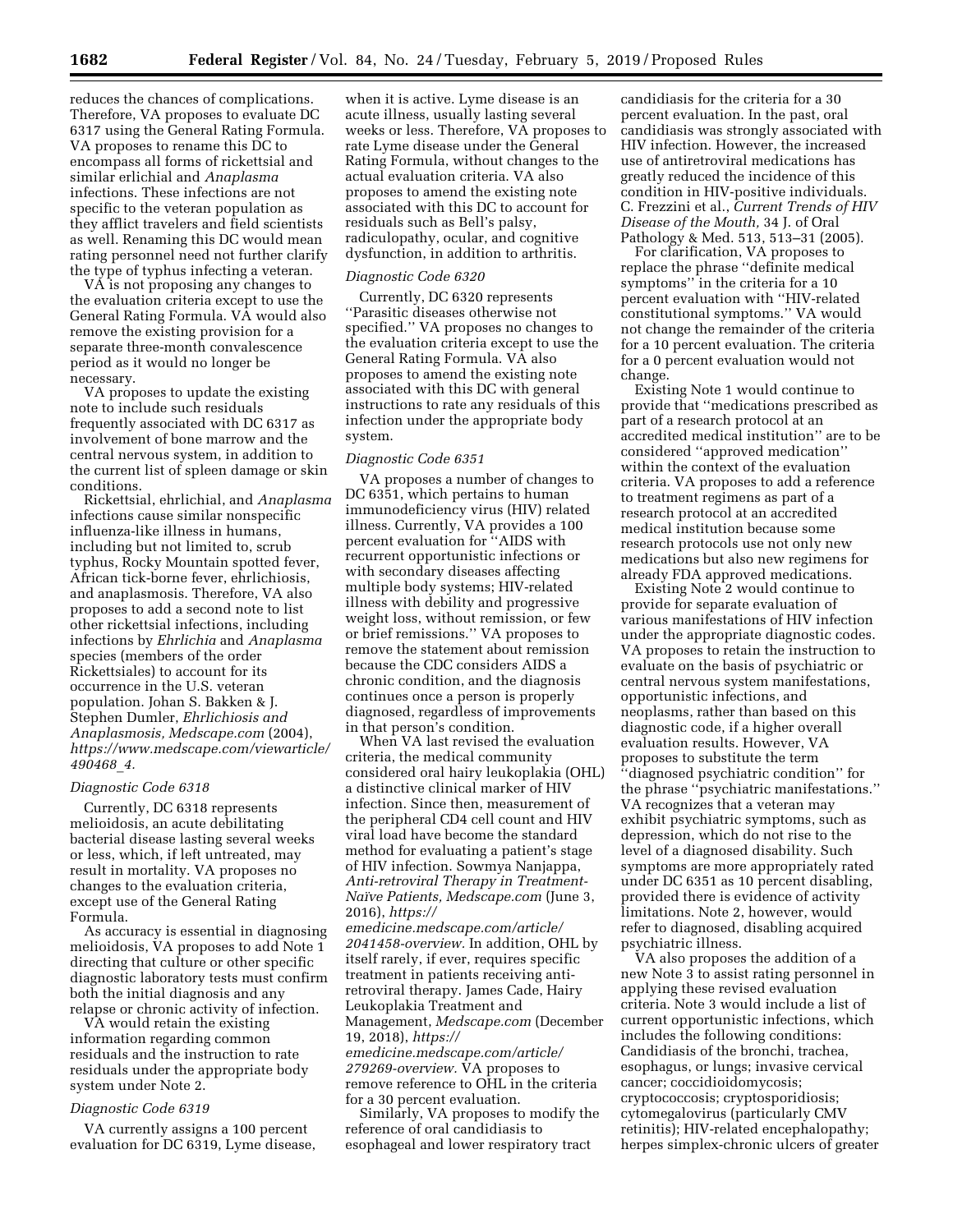than one month's duration, or bronchitis, pneumonia, or esophagitis; histoplasmosis; isosporiasis (chronic intestinal); Kaposi's sarcoma; lymphoma; *Mycobacterium avium*  complex; tuberculosis; *Pneumocystis jirovecii* (*carinii*) pneumonia; pneumonia, recurrent; progressive multifocal leukoencephalopathy; *Salmonella* septicemia, recurrent; toxoplasmosis of the brain; and wasting syndrome due to HIV. *AIDS and Opportunistic Infections,* CDC (July 23, 2018), *[https://www.cdc.gov/hiv/basics/](https://www.cdc.gov/hiv/basics/livingwithhiv/opportunisticinfections.html)  [livingwithhiv/](https://www.cdc.gov/hiv/basics/livingwithhiv/opportunisticinfections.html)* 

# *[opportunisticinfections.html.](https://www.cdc.gov/hiv/basics/livingwithhiv/opportunisticinfections.html)*

### *Diagnostic Code 6354*

VA is proposing no change to the rating criteria for this DC other than to update the name from chronic fatigue syndrome (CFS) to systemic exertion intolerance disease/chronic fatigue syndrome (CFS). VA would, however, clarify the note to indicate that incapacitation requires that a licensed physician must prescribe both bed rest and treatment, which would be consistent with current VA practice.

### *Proposed New Diagnostic Codes*

As discussed above, in addition to updating existing DCs, VA proposes to add medical conditions not currently listed in the Rating Schedule:

### *Proposed New Diagnostic Code 6312*

VA proposes to add a new DC 6312 for ''Nontuberculosis mycobacterial infection'' (NTM). NTM lung infection occurs when a person inhales the organism from the environment. Most people do not become ill but some susceptible individuals require prolonged treatment of one to two years. Without treatment, many people, but not all, will develop a progressive lung infection characterized by cough, fatigue, and often weight loss. However, death directly related to NTM lung disease is relatively rare in immunocompetent individuals.

Systemic infection, which is the most severe form, is most often seen in individuals with other underlying conditions, especially those that inhibit immune function. Arry Dieudonne, *Atypical Mycobacterium Infection, Medscape.com* (Feb. 7, 2018), *[http://](http://emedicine.medscape.com/article/972708-overview) [emedicine.medscape.com/article/](http://emedicine.medscape.com/article/972708-overview)  [972708-overview.](http://emedicine.medscape.com/article/972708-overview)* 

Similar to other infectious diseases found in the Rating Schedule, VA proposes to assign a 100 percent evaluation during active infection, after which a mandatory VA evaluation would be conducted to determine the appropriate evaluation based on residuals, if any. Therefore, VA

proposes a Note 1 to this effect and instructs that any change in evaluation based upon that or any subsequent examination shall be subject to the provisions of § 3.105(e). Furthermore, the note would instruct rating personnel to rate on residuals if there is no relapse.

Establishing the correct diagnosis is essential in determining if symptoms are due to NTM or some other disease entity. Diagnostic testing has become more accurate and readily available over the years. Therefore, VA proposes a Note 2, requiring diagnostic confirmation for subsequent relapses.

VA proposes to include Note 3, which would identify common residuals to assist rating personnel in assigning evaluations following cessation of the 100 percent evaluation. Residuals of infection identified in Note 3 would include skin conditions and conditions of the respiratory, central nervous, musculoskeletal, ocular, gastrointestinal, and genitourinary systems.

### *Proposed New Diagnostic Code 6325*

VA proposes to add new DC 6325 which applies to hyperinfection syndrome or disseminated strongyloidiasis. Because strongyloidiasis is not an acute, selflimited disease, VA would not use the General Rating Formula. Similar to other severe infectious diseases, VA proposes to assign a 100 percent evaluation during active disease followed by a mandatory VA evaluation to determine the appropriate evaluation based on any residuals. Systemic infection, which is the most severe form of strongyloidiasis, with a mortality rate approaching 90 percent, is most often seen in individuals with other underlying conditions, especially those with compromised immune function. *Parasites—Strongyloides, Resources for Health Professionals,* CDC (Jan. 6, 2012), *[http://www.cdc.gov/parasites/](http://www.cdc.gov/parasites/strongyloides/) [strongyloides/.](http://www.cdc.gov/parasites/strongyloides/)* VA is not proposing to list the most common residuals because their number is so vast.

#### *Proposed New Diagnostic Code 6326*

VA proposes a new diagnostic code for schistosomiasis, the second most common parasitic disease in the world. *Parasites—Schistosomiasis,* CDC (Apr. 30, 2018), *[http://www.cdc.gov/parasites/](http://www.cdc.gov/parasites/schistosomiasis/)  [schistosomiasis/.](http://www.cdc.gov/parasites/schistosomiasis/)* While the parasite is not found in the United States, it is sufficiently prevalent in tropical regions that VA may presume service connection if records indicate service in such regions. *See* 38 CFR 3.309(b). VA is proposing to add a distinct DC for schistosomiasis because it otherwise lacks a means to accurately track such

claims and can evaluate them only by analogy.

Most people who contract schistosomiasis are asymptomatic and have subclinical disease during both acute and chronic stages of infection. Persons with acute infection (also known as Katayama syndrome) may present with mild symptoms such as rash, fever, headache, myalgia, and respiratory symptoms that are not disabling.

Chronic disease results from host immune responses to schistosome eggs: *S. mansoni* and *S. japonicum.* These eggs most commonly lodge in the blood vessels of the liver or intestine with chronic inflammation leading to bowel wall ulceration, hyperplasia, and polyposis and, with heavy infections, to liver fibrosis and portal hypertension.

*S. haematobium* eggs tend to lodge in the urinary tract and the female genital tract. Female genital schistosomiasis can affect the cervix, fallopian tubes, and vagina.

Central nervous system lesions, such as in the spinal cord or brain and inflammatory reactions, may cause the formation of granulomas that act as space-occupying lesions.

VA proposes to evaluate DC 6326 by assigning a 0 percent evaluation for acute and asymptomatic chronic infections. Additionally, VA proposes to note common residuals of infection, such as liver and genitourinary tract conditions. VA would rate residual disability in the appropriate system.

#### *Proposed New Diagnostic Code 6329*

VA proposes new DC 6329 to encompass hemorrhagic fevers, including dengue, yellow fever, and others. While these fevers are uncommon in the United States, they are prevalent in tropical regions and, therefore, associated with military deployments. David C. Pigott, *CBRNE— Viral Hemorrhagic Fevers, Medscape.com* (Mar. 16, 2017), *[https://](https://emedicine.medscape.com/article/830594-overview)  [emedicine.medscape.com/article/](https://emedicine.medscape.com/article/830594-overview)  [830594-overview.](https://emedicine.medscape.com/article/830594-overview)* VA may presume service connection for hemorrhagic fever if records indicate service in certain regions. *See* 38 CFR 3.309(b). VA is proposing to add a distinct DC for hemorrhagic fever because it otherwise lacks a means to accurately track such claims and can evaluate them only by analogy.

VA proposes to apply the General Rating Formula and assign a 100 percent evaluation for active disease because hemorrhagic fever is associated with a debilitating, acute, febrile illness that often lasts for several weeks at most. VA also proposes to include a note listing common residual disabilities of central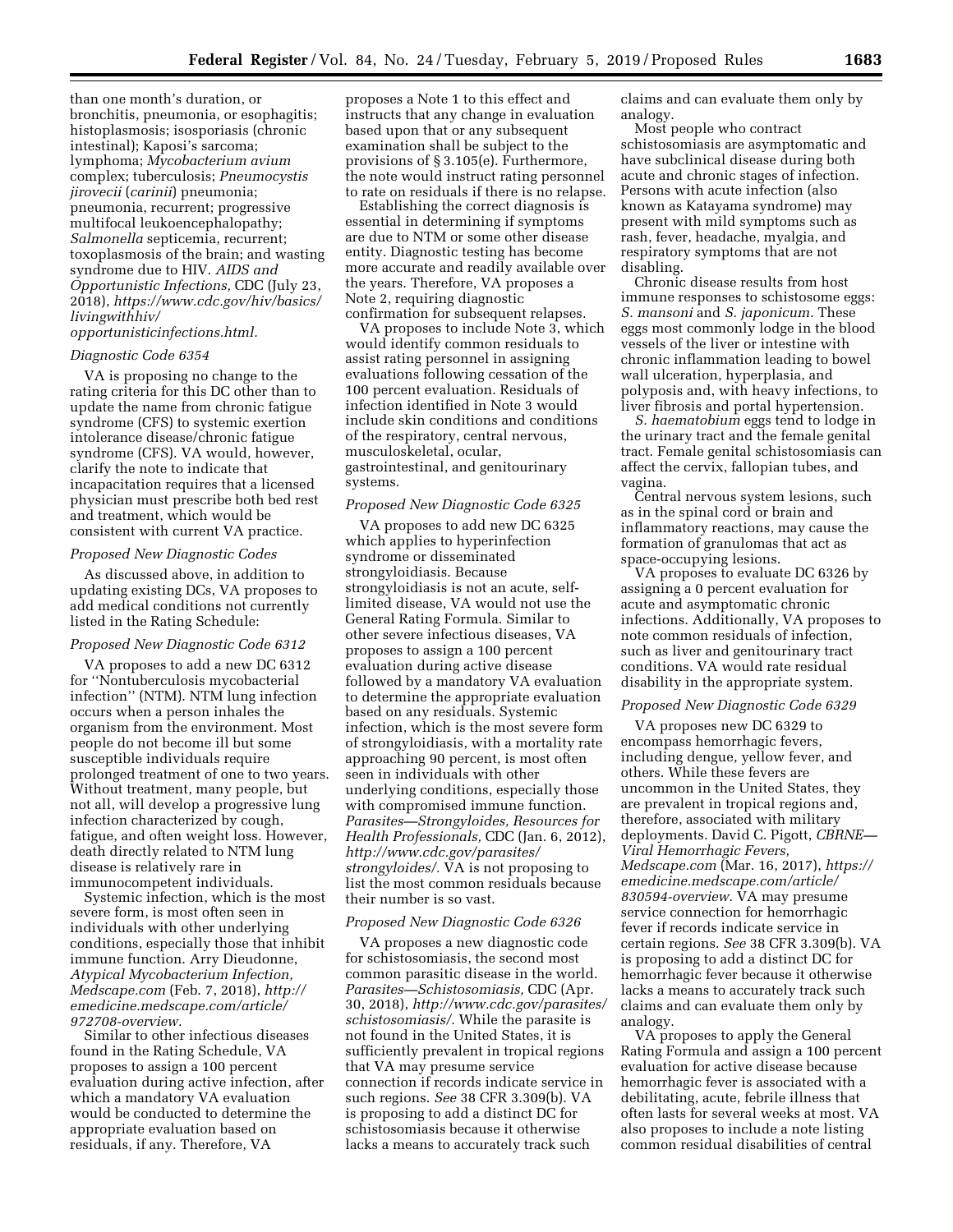nervous system, liver, or kidney conditions.

### *Proposed New Diagnostic Code 6330*

VA proposes new DC 6330 for infections caused by *Campylobacter jejuni.* In 2010, VA issued a regulation establishing that *Campylobacter jejuni*  is subject to presumptive service connection for certain veterans because it is (1) prevalent in Southwest Asia, (2) has been diagnosed among U.S. troops serving in the Persian Gulf/Southwest Asia Theater of operations, and (3) is known to cause long-term adverse health effects. *See* 75 FR 59968 and 38 CFR 3.317. To monitor claims for this infection, VA proposes a diagnostic code specifically for *Campylobacter jejuni.* 

VA proposes to rate *Campylobacter jejuni* infection under the General Rating Formula, meaning that it would receive a 100 percent evaluation during active infection. The symptoms of *Campylobacter jejuni* infection consist of diarrhea, cramping, abdominal pain, and fever within two to five days after exposure to the bacteria. The diarrhea may be bloody and can be accompanied by nausea and vomiting. The illness typically lasts about one week. *Campylobacter (Campylobacteriosis),*  CDC (Aug. 30, 2017), *[https://](https://www.cdc.gov/campylobacter/index.html) [www.cdc.gov/campylobacter/](https://www.cdc.gov/campylobacter/index.html) [index.html.](https://www.cdc.gov/campylobacter/index.html)* 

Thereafter, VA would rate the condition based on residuals listed in § 3.317(d), ''Long-Term Health Effects Potentially Associated With Infectious Diseases,'' such as Guillain-Barre syndrome, reactive arthritis, and uveitis.

### *Proposed New Diagnostic Code 6331*

VA proposes a new diagnostic code to encompass infections caused by *Coxiella burnetii.* In 2010, VA issued a regulation establishing that infection due to *Coxiella burnetii* (Q fever) is subject to presumptive service connection for certain veterans because it is (1) prevalent in Southwest Asia, (2) has been diagnosed among U.S. troops serving in the Persian Gulf/Southwest Asia theater of operations, and (3) is known to cause long-term adverse health effects. *See* 75 FR 59968 and 38 CFR 3.317. To track claims for this infection, VA proposes a diagnostic code specifically for *Coxiella burnetii*  infection (Q fever).

VA proposes assigning a 100 percent evaluation during active infection according to the General Rating Formula. Thereafter, VA would rate the condition based on residuals listed in § 3.317(d), such as chronic hepatitis, endocarditis, osteomyelitis, post Q-fever chronic fatigue syndrome, and vascular infections.

# *Proposed New Diagnostic Code 6333*

VA proposes a new diagnostic code to encompass infections caused by nontyphoidal *Salmonella.* In 2010, VA issued a regulation establishing that nontyphoidal salmonellosis is subject to presumptive service connection for certain veterans. *See* 75 FR 59968 and 38 CFR 3.317. To track claims decisions regarding this infection and to more consistently rate it, VA proposes a diagnostic code specifically for nontyphoidal salmonellosis.

VA proposes to assign a 100 percent evaluation during active infection according to the General Rating Formula. Thereafter, VA would rate the condition based on residuals, including those listed in § 3.317(d), such as reactive arthritis.

#### *Proposed New Diagnostic Code 6334*

VA proposes a new diagnostic code to encompass infections caused by *Shigella,* which would be rated under the General Rating Formula. In 2010, VA issued a regulation presuming service connection for *Shigella* infection in certain veterans. *See* 75 FR 59968 and 38 CFR 3.317. To allow for better tracking of decisions on claims for this infection and to more consistently rate it, VA proposes a diagnostic code specifically for *Shigella* infection.

VA would rate the condition based on residuals, including those listed in § 3.317(d), such as hemolytic-uremic syndrome, and reactive arthritis.

#### *Proposed New Diagnostic Code 6335*

VA proposes a new diagnostic code to encompass infections caused by West Nile virus. In 2010, VA issued a regulation presuming service connection for West Nile virus in certain veterans. *See* 75 FR 59968. To better track claims decisions regarding this infection, VA proposes a separate diagnostic code for West Nile virus, which would be rated under the General Rating Formula.

VA would rate the condition based on residuals, including those listed in § 3.317(d), such as variable physical, functional, or cognitive disability.

### **Executive Orders 12866, 13563, and 13771**

Executive Orders 12866 and 13563 direct agencies to assess the costs and benefits of available regulatory alternatives and, when regulation is necessary, to select regulatory approaches that maximize net benefits (including potential economic, environmental, public health and safety

effects, and other advantages; distributive impacts; and equity). Executive Order 13563 (Improving Regulation and Regulatory Review) emphasizes the importance of quantifying both costs and benefits, reducing costs, harmonizing rules, and promoting flexibility. Executive Order 12866 (Regulatory Planning and Review) defines a ''significant regulatory action,'' which requires review by the Office of Management and Budget (OMB), as ''any regulatory action that is likely to result in a rule that may: (1) Have an annual effect on the economy of \$100 million or more or adversely affect in a material way the economy, a sector of the economy, productivity, competition, jobs, the environment, public health or safety, or State, local, or tribal governments or communities; (2) Create a serious inconsistency or otherwise interfere with an action taken or planned by another agency; (3) Materially alter the budgetary impact of entitlements, grants, user fees, or loan programs or the rights and obligations of recipients thereof; or (4) Raise novel legal or policy issues arising out of legal mandates, the President's priorities, or the principles set forth in this Executive Order.''

The economic, interagency, budgetary, legal, and policy implications of this regulatory action have been examined, and it has been determined not to be a significant regulatory action under E.O. 12866. VA's impact analysis can be found as a supporting document at *[http://](http://www.regulations.gov) [www.regulations.gov,](http://www.regulations.gov)* usually within 48 hours after the rulemaking document is published. Additionally, a copy of this rulemaking and its impact analysis are available on VA's website at *[http://](http://www.va.gov/orpm/) [www.va.gov/orpm/,](http://www.va.gov/orpm/)* by following the link for ''VA Regulations Published From FY 2004 Through Fiscal Year to Date.''

This rule is not an E.O. 13771 regulatory action because this rule is not significant under E.O. 12866.

### **Regulatory Flexibility Act**

The Secretary hereby certifies that this proposed rule would not have a significant economic impact on a substantial number of small entities as they are defined in the Regulatory Flexibility Act, 5 U.S.C. 601–612. This proposed rule would not affect any small entities. Only certain VA beneficiaries could be directly affected. Therefore, pursuant to 5 U.S.C. 605(b), this rulemaking is exempt from the initial and final regulatory flexibility analysis requirements of sections 603 and 604.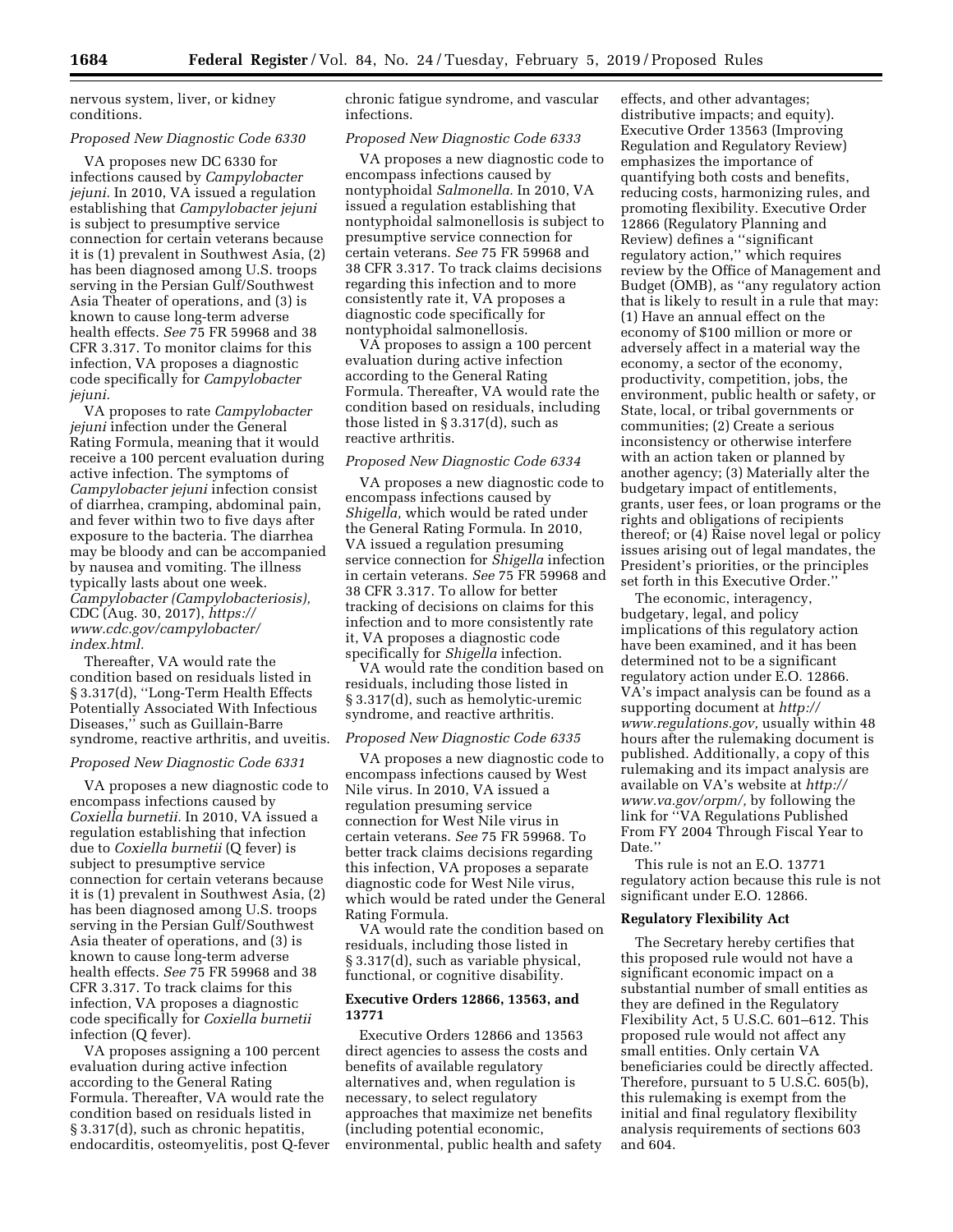### **Unfunded Mandates**

The Unfunded Mandates Reform Act of 1995 requires, at 2 U.S.C. 1532, that agencies prepare an assessment of anticipated costs and benefits before issuing any rule that may result in the expenditure by State, local, and tribal governments, in the aggregate, or by the private sector, of \$100 million or more (adjusted annually for inflation) in any given year. This proposed rule would have no such effect on State, local, and tribal governments, or on the private sector.

## **Paperwork Reduction Act**

This final rule contains no provisions constituting a collection of information under the Paperwork Reduction Act of 1995 (44 U.S.C. 3501–3521).

## **Catalog of Federal Domestic Assistance Numbers and Titles**

The Catalog of Federal Domestic Assistance program numbers and titles for this rule are 64.102, Compensation for Service-Connected Deaths for Veterans' Dependents; 64.105, Pension to Veterans, Surviving Spouses, and Children; 64.109, Veterans Compensation for Service-Connected Disability; and 64.110, Veterans Dependency and Indemnity Compensation for Service-Connected Death.

### **List of Subjects in 38 CFR Part 4**

Disability benefits, Pensions, Veterans.

#### **Signing Authority**

The Secretary of Veterans Affairs approved this document and authorized the undersigned to sign and submit the document to the Office of the Federal Register for publication electronically as an official document of the Department of Veterans Affairs. Robert L. Wilkie, Secretary, Department of Veterans Affairs, approved this document on January 29, 2019, for publication.

Dated: January 29, 2019.

# **Jeffrey M. Martin,**

*Assistant Director, Office of Regulation Policy & Management, Office of the Secretary, Department of Veterans Affairs.* 

For the reasons stated in the preamble, the Department of Veterans Affairs proposes to amend 38 CFR part 4 as set forth below:

# **PART 4—SCHEDULE FOR RATING DISABILITIES**

### **Subpart B—Disability Ratings**

■ 1. The authority citation for part 4 continues to read as follows:

**Authority:** 38 U.S.C. 1155, unless otherwise noted.

■ 2. Revise § 4.88a to read as follows:

#### **§ 4.88a Systemic exertion intolerance disease/chronic fatigue syndrome (CFS).**

(a) For VA purposes, the diagnosis of Systemic Exertion Intolerance Disease/ Chronic Fatigue Syndrome (CFS) must meet the following conditions:

(1) A severe chronic fatigue that significantly interferes with daily activities and work.

(2) The individual concerned concurrently has four or more of the

following eight symptoms:

(i) Post-exertion malaise lasting more than 24 hours

(ii) Unrefreshing sleep

(iii) Significant impairment of shortterm memory or concentration

(iv) Muscle pain

(v) Pain in the joints without swelling or redness

(vi) Headaches of a new type, pattern, or severity

(vii) Tender lymph nodes in the neck or armpit

(viii) Sore throat that is frequent or recurring

(3) These symptoms:

(i) Cannot have first appeared before the fatigue

(ii) Have persisted or recurred during six or more consecutive months of illness, and

(iii) Are not due to ongoing exertion or other medical conditions associated with fatigue, as ruled out by a physician who administered relevant diagnostic tests.

(b) Several past or current medical conditions exclude the diagnosis of systemic exertion intolerance disease/ CFS to include:

(1) Any active condition that may explain the presence of chronic fatigue, such as untreated hypothyroidism, sleep apnea, narcolepsy, and iatrogenic conditions such as side effects of medication.

(2) Some illnesses, including some types of cancers and chronic cases of hepatitis B or C virus infection, which could explain the presence of chronic fatigue, and which have not clearly and completely resolved.

(3) Any past or current diagnosis of: major depressive disorder with psychotic or melancholic features, bipolar affective disorders, anorexia nervosa, bulimia nervosa, or any subtype of schizophrenia, delusional disorders, or dementias.

(4) Alcohol or other substance abuse, occurring within two years of the onset of chronic fatigue and any time afterwards.

(5) Severe obesity, defined as having a body mass index equal to or greater than 45. [Body mass index  $=$  weight in kilograms  $\div$  (height in meters)<sup>2</sup>].

(6) Examination or testing detects any abnormality that strongly suggests an exclusionary condition that needs to be treated or resolved before attempting further diagnosis. Once fully treated, diagnose accordingly if the individual still meets criteria for Systemic Exertion Intolerance Disease (SEID)/Chronic Fatigue Syndrome (CFS).

■ 3. Amend § 4.88b by:

■ a. Revising the entries for diagnostic codes 6300 through 6302 and 6304 through 6311;

■ b. Adding in numerical order an entry for diagnostic code 6312;

■ c. Revising the entries for diagnostic codes 6316 through 6320;

■ d. Adding in numerical order entires for diagnostic codes 6325, 6326, 6329 through 6331, and 6333 through 6335; and

■ e. Revising the entries for diagnostic codes 6351 and 6354.

The revisions and additions read as follows:

**§ 4.88b Schedule of ratings-infectious diseases, immune disorders, and nutritional deficiencies.** 

Rating

*General Rating Formula for Infectious Diseases:* 

For active disease ............................................................................................................................................................................ 100

After active disease has resolved, rate at 0 percent for infection. Rate any residual disability of infection within the appropriate body system.

6300 Vibriosis (Cholera, Non-cholera):

Evaluate under the General Rating Formula.

*Note:* Rate residuals of cholera and non-cholera *Vibrio* infections, such as renal failure, skin, and musculoskeletal conditions, within the appropriate body system.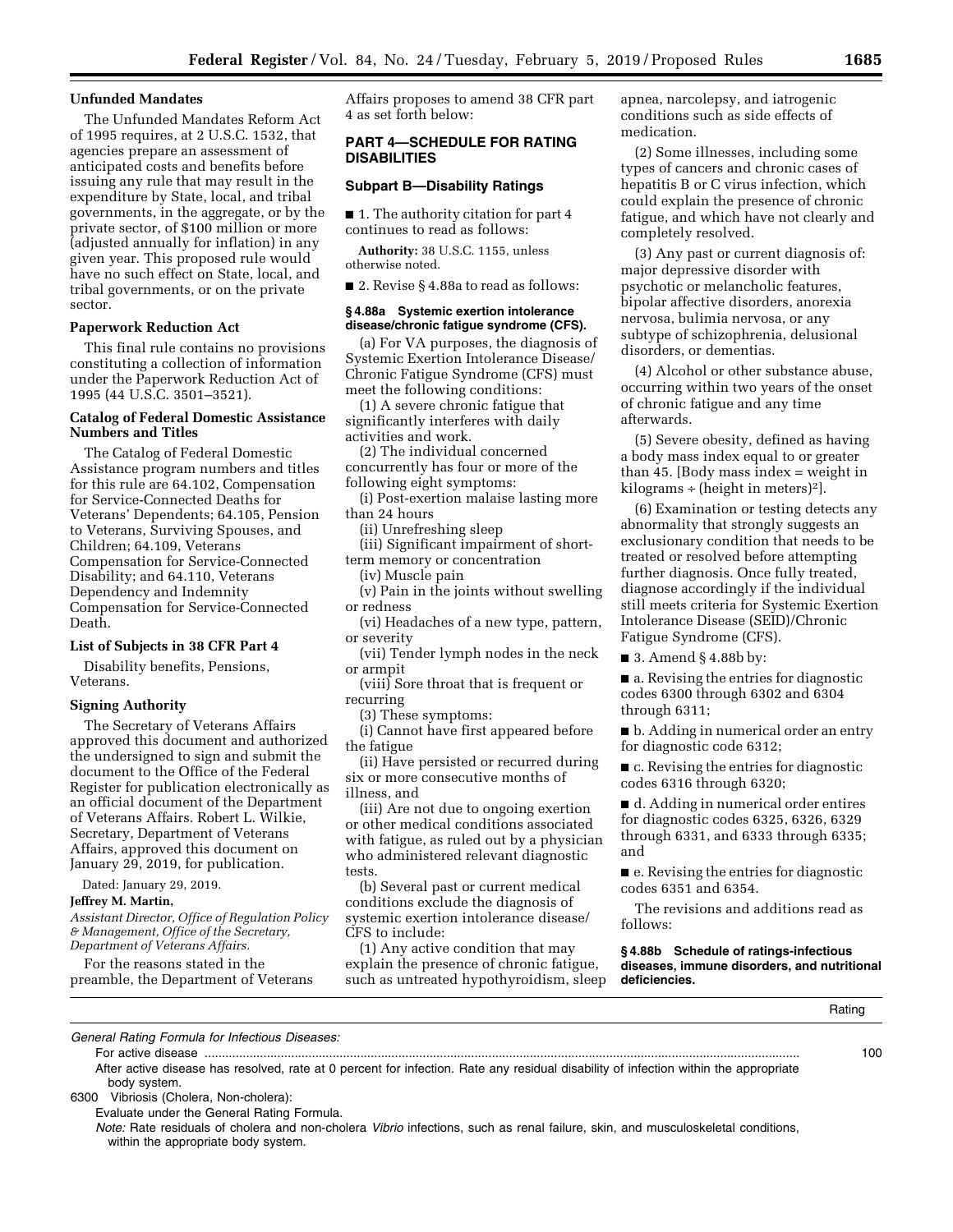|                                                                                                                                                                                                                                                                                                                                                                                                                                                                                                                                                                                                                                                                                                                                                  | Rating |
|--------------------------------------------------------------------------------------------------------------------------------------------------------------------------------------------------------------------------------------------------------------------------------------------------------------------------------------------------------------------------------------------------------------------------------------------------------------------------------------------------------------------------------------------------------------------------------------------------------------------------------------------------------------------------------------------------------------------------------------------------|--------|
| 6301 Visceral leishmaniasis:                                                                                                                                                                                                                                                                                                                                                                                                                                                                                                                                                                                                                                                                                                                     |        |
| Note 1: Continue a 100 percent evaluation beyond the cessation of treatment for active disease. Six months after discontinu-<br>ance of such treatment, determine the appropriate disability rating by mandatory VA examination. Any change in evaluation<br>based upon that or any subsequent examination shall be subject to the provisions of §3.105(e) of this chapter. Thereafter,<br>rate under the appropriate body system any residual disability of infection, which includes, but is not limited to, liver dam-<br>age, bone marrow disease, and those residuals listed in §3.317(d) of this chapter.<br>Note 2: Confirm the recurrence of active infection by culture, histopathology, or other diagnostic laboratory testing.        | 100    |
| 6302 Leprosy (Hansen's disease):                                                                                                                                                                                                                                                                                                                                                                                                                                                                                                                                                                                                                                                                                                                 |        |
| Note: Continue a 100 percent evaluation beyond the cessation of treatment for active disease. Six months after discontinu-<br>ance of such treatment, determine the appropriate disability rating by mandatory VA examination. Any change in evaluation<br>based upon that or any subsequent examination shall be subject to the provisions of §3.105(e) of this chapter. Thereafter,<br>rate under the appropriate body system any residual disability of infection, which includes, but is not limited to, skin lesions,<br>peripheral neuropathy, or amputations.<br>6304 Malaria:                                                                                                                                                            | 100    |
| Evaluate under the General Rating Formula.<br>Note 1: The diagnosis of malaria, both initially and during relapse, depends on the identification of the malarial parasites in<br>blood smears or other specific diagnostic laboratory tests such as antigen detection, immunologic<br>(immunochromatographic) tests, and molecular testing such as polymerase chain reaction tests.<br>Note 2: Rate under the appropriate body system any residual disability of infection, which includes, but is not limited to, liver<br>or splenic damage, central nervous system conditions, and those residuals listed in §3.317(d) of this chapter.<br>6305 Lymphatic filariasis, to include elephantiasis:<br>Evaluate under the General Rating Formula. |        |
| Note: Rate under the appropriate body system any residual disability of infection, which includes, but is not limited to,<br>epididymitis, lymphangitis, lymphatic obstruction, or lymphedema affecting extremities, genitals, and/or breasts.<br>6306 Bartonellosis:                                                                                                                                                                                                                                                                                                                                                                                                                                                                            |        |
| Evaluate under the General Rating Formula.<br>Note: Rate under the appropriate body system any residual disability of infection, which includes, but is not limited to, endo-<br>carditis or skin lesions.<br>6307 Plague:                                                                                                                                                                                                                                                                                                                                                                                                                                                                                                                       |        |
| Evaluate under the General Rating Formula.<br><i>Note:</i> Rate under the appropriate body system any residual disability of infection.<br>6308 Relapsing Fever:<br>Evaluate under the General Rating Formula.                                                                                                                                                                                                                                                                                                                                                                                                                                                                                                                                   |        |
| Note: Rate under the appropriate body system any residual disability of infection, which includes, but is not limited to, liver or<br>spleen damage, iritis, uveitis, or central nervous system involvement.<br>6309 Rheumatic fever:                                                                                                                                                                                                                                                                                                                                                                                                                                                                                                            |        |
| Evaluate under the General Rating Formula.<br>Note: Rate under the appropriate body system any residual disability of infection, which includes, but is not limited to, heart<br>damage.<br>6310 Syphilis, and other treponemal infections:                                                                                                                                                                                                                                                                                                                                                                                                                                                                                                      |        |
| Note : Rate under the appropriate body system any residual disability of infection, which includes, but is not limited to, dis-<br>eases of the nervous system, vascular system, eyes, or ears (see DC 7004, DC 8013, DC 8014, DC 8015, and DC 9301).<br>6311 Tuberculosis, miliary:                                                                                                                                                                                                                                                                                                                                                                                                                                                             |        |
| Inactive disease: See §§ 4.88c and 4.89.                                                                                                                                                                                                                                                                                                                                                                                                                                                                                                                                                                                                                                                                                                         | 100    |
| Note 1: Confirm the recurrence of active infection by culture, histopathology, or other diagnostic laboratory testing.<br>Note 2: Rate under the appropriate body system any residual disability of infection which includes, but is not limited to, skin<br>conditions and conditions of the respiratory, central nervous, musculoskeletal, ocular, gastrointestinal, and genitourinary<br>systems and those residuals listed in §4.88c of this chapter.<br>6312 Nontuberculosis mycobacterial infection:                                                                                                                                                                                                                                       |        |
| Note 1: Continue the rating of 100 percent for the duration of treatment for active disease followed by a mandatory VA exam.<br>If there is no relapse, rate on residuals. Any change in evaluation based upon that or any subsequent examination shall be<br>subject to the provisions of $\S 3.105(e)$ of this chapter.                                                                                                                                                                                                                                                                                                                                                                                                                        | 100    |
| Note 2: Confirm the recurrence of active infection by culture, histopathology, or other diagnostic laboratory testing.<br>Note 3: Rate under the appropriate body system any residual disability of infection which includes, but is not limited to, skin<br>conditions and conditions of the respiratory, central nervous, musculoskeletal, ocular, gastrointestinal, and genitourinary<br>systems and those residuals listed in §4.88c of this chapter.                                                                                                                                                                                                                                                                                        |        |
| $\star$<br>$\star$<br>*                                                                                                                                                                                                                                                                                                                                                                                                                                                                                                                                                                                                                                                                                                                          |        |
| 6316 Brucellosis:<br>Evaluate under the General Rating Formula.<br>Note 1: Culture, serologic testing, or both must confirm the initial diagnosis and recurrence of active infection.<br>Note 2: Rate under the appropriate body system any residual disability of infection, which includes, but is not limited to, men-<br>ingitis, liver, spleen and musculoskeletal conditions, and those residuals listed in §3.317(d) of this chapter.<br>6317 Rickettsial, erlichial, and Anaplasma infections:<br>Evaluate under the General Rating Formula.<br>Note 1: Rate under the appropriate body system any residual disability of infection, which includes, but is not limited to, bone                                                         |        |
| marrow, spleen, central nervous system, and skin conditions.                                                                                                                                                                                                                                                                                                                                                                                                                                                                                                                                                                                                                                                                                     |        |

*Note 2:* This diagnostic code includes, but is not limited to, scrub typhus, Rickettsial pox, African tick-borne fever, Rocky

Mountain spotted fever, ehrlichiosis, or anaplasmosis.

6318 Melioidosis:

۳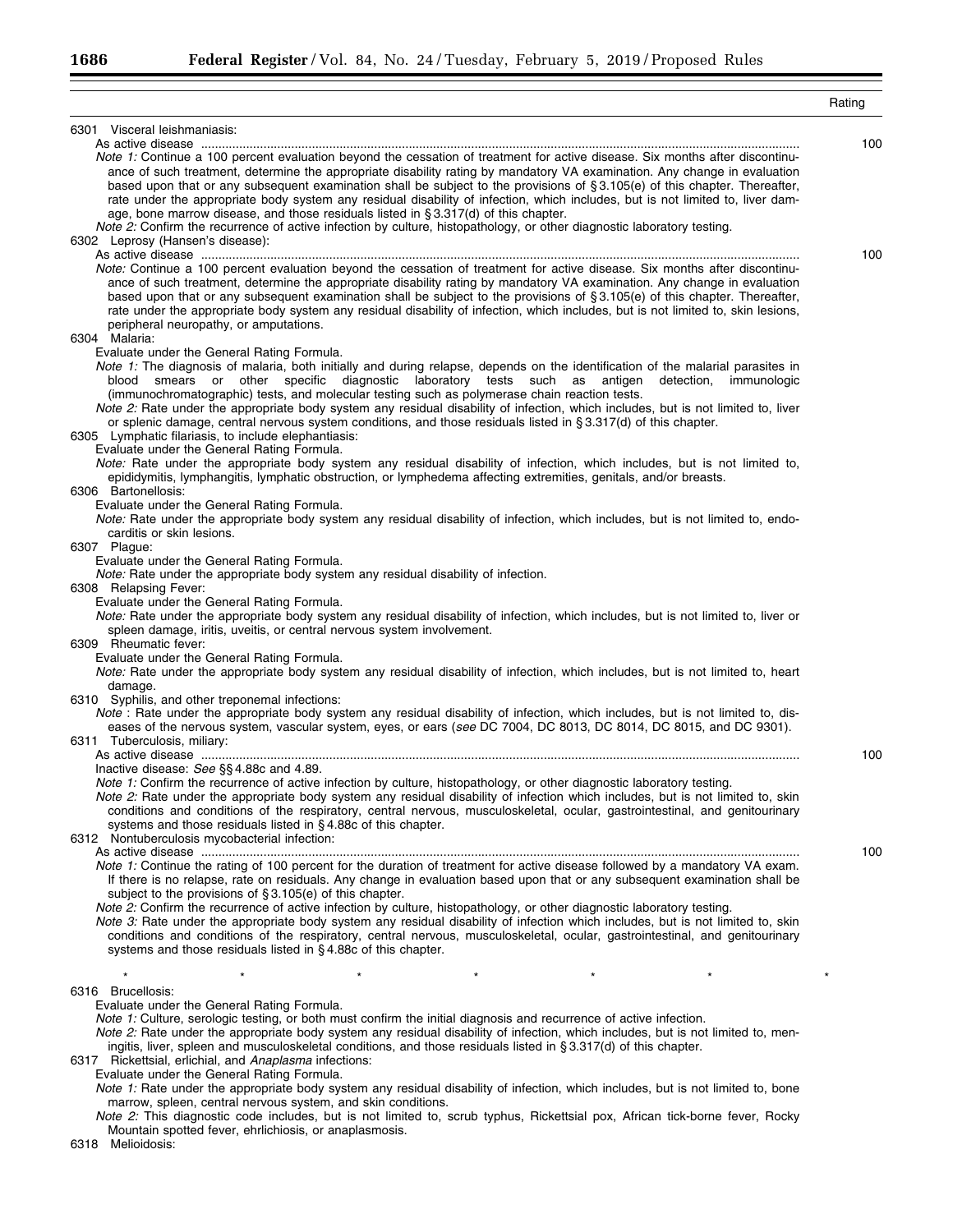|                                                                                                                                                                                                                                                                                                                                                                                                                                                                                                              | Rating    |
|--------------------------------------------------------------------------------------------------------------------------------------------------------------------------------------------------------------------------------------------------------------------------------------------------------------------------------------------------------------------------------------------------------------------------------------------------------------------------------------------------------------|-----------|
| Evaluate under the General Rating Formula.<br>Note 1: Confirm by culture or other specific diagnostic laboratory tests the initial diagnosis and any relapse or chronic activity                                                                                                                                                                                                                                                                                                                             |           |
| of infection.<br>Note 2: Rate under the appropriate body system any residual disability of infection, which includes, but is not limited to, arthri-                                                                                                                                                                                                                                                                                                                                                         |           |
| tis, lung lesions, or meningitis.<br>6319 Lyme disease:                                                                                                                                                                                                                                                                                                                                                                                                                                                      |           |
| Evaluate under the General Rating Formula.<br>Note: Rate under the appropriate body system any residual disability of infection, which includes, but is not limited to, arthritis,<br>Bell's palsy, radiculopathy, ocular, or cognitive dysfunction.                                                                                                                                                                                                                                                         |           |
| 6320 Parasitic diseases otherwise not specified:<br>Evaluate under the General Rating Formula.<br>Note: Rate under the appropriate body system any residual disability of infection.                                                                                                                                                                                                                                                                                                                         |           |
| $\star$<br>$\star$<br>$\star$                                                                                                                                                                                                                                                                                                                                                                                                                                                                                |           |
| 6325 Hyperinfection syndrome or disseminated strongyloidiasis:                                                                                                                                                                                                                                                                                                                                                                                                                                               |           |
| Note: Continue the rating of 100 percent through active disease followed by a mandatory VA exam. If there is no relapse, rate<br>on residual disability. Any change in evaluation based upon that or any subsequent examination shall be subject to the pro-<br>visions of $\S 3.105(e)$ of this chapter.                                                                                                                                                                                                    | 100       |
| 6326 Schistosomiasis:                                                                                                                                                                                                                                                                                                                                                                                                                                                                                        | 0         |
| Note: Rate under the appropriate body system any residual disability of infection, which includes, but is not limited to, condi-<br>tions of the liver, intestinal system, female genital tract, genitourinary tract, or central nervous system.<br>6329 Hemorrhagic fevers, including dengue, yellow fever, and others:                                                                                                                                                                                     |           |
| Evaluate under the General Rating Formula.<br>Note: Rate under the appropriate body system any residual disability of infection, which includes, but is not limited to, condi-<br>tions of the central nervous system, liver, or kidney.                                                                                                                                                                                                                                                                     |           |
| 6330 Campylobacter jejuni infection:<br>Evaluate under the General Rating Formula.                                                                                                                                                                                                                                                                                                                                                                                                                           |           |
| Note: Rate under the appropriate body system any residual disability of infection, which includes, but is not limited to, Guillain-                                                                                                                                                                                                                                                                                                                                                                          |           |
| Barre syndrome, reactive arthritis, or uveitis as specified in §3.317(d) of this chapter.<br>6331 <i>Coxiella burnetii</i> infection (Q fever):                                                                                                                                                                                                                                                                                                                                                              |           |
| Evaluate under the General Rating Formula.                                                                                                                                                                                                                                                                                                                                                                                                                                                                   |           |
| Note: Rate under the appropriate body system any residual disability of infection, which includes, but is not limited to, chronic<br>hepatitis, endocarditis, osteomyelitis, post Q-fever chronic fatigue syndrome, or vascular infections as specified in §3.317(d)<br>of this chapter.                                                                                                                                                                                                                     |           |
| 6333 Nontyphoid Salmonella infections:                                                                                                                                                                                                                                                                                                                                                                                                                                                                       |           |
| Evaluate under the General Rating Formula.<br>Note: Rate under the appropriate body system any residual disability of infection, which includes, but is not limited to, reactive<br>arthritis as specified in §3.317(d) of this chapter.                                                                                                                                                                                                                                                                     |           |
| 6334 Shigella infections:<br>Evaluate under the General Rating Formula.                                                                                                                                                                                                                                                                                                                                                                                                                                      |           |
| Note: Rate under the appropriate body system any residual disability of infection, which includes, but is not limited to, hemo-<br>lytic-uremic syndrome or reactive arthritis as specified in §3.317(d) of this chapter.                                                                                                                                                                                                                                                                                    |           |
| 6335 West Nile virus infection:<br>Evaluate under the General Rating Formula.                                                                                                                                                                                                                                                                                                                                                                                                                                |           |
| Note: Rate under the appropriate body system any residual disability of infection, which includes, but is not limited to, variable<br>physical, functional, or cognitive disabilities as specified in §3.317(d) of this chapter.                                                                                                                                                                                                                                                                             |           |
|                                                                                                                                                                                                                                                                                                                                                                                                                                                                                                              |           |
| 6351 HIV-related illness:<br>AIDS with recurrent opportunistic infections (see Note 3) or with secondary diseases afflicting multiple body systems; HIV-re-                                                                                                                                                                                                                                                                                                                                                  |           |
| Refractory constitutional symptoms, diarrhea, and pathological weight loss; or minimum rating following development of AIDS-                                                                                                                                                                                                                                                                                                                                                                                 | 100<br>60 |
| Recurrent constitutional symptoms, intermittent diarrhea, and use of approved medication(s); or minimum rating with T4 cell                                                                                                                                                                                                                                                                                                                                                                                  |           |
| Following development of HIV-related constitutional symptoms; T4 cell count between 200 and 500, and use of approved                                                                                                                                                                                                                                                                                                                                                                                         | 30<br>10  |
| Asymptomatic, following initial diagnosis of HIV infection, with or without lymphadenopathy or decreased T4 cell count<br>Note 1: In addition to standard therapies and regimens, the term "approved medication(s)" includes treatment regimens and<br>medications prescribed as part of a research protocol at an accredited medical institution.                                                                                                                                                           | 0         |
| Note 2: Diagnosed psychiatric illness, central nervous system manifestations, opportunistic infections, and neoplasms may be<br>rated separately under the appropriate diagnostic codes if a higher overall evaluation results, provided the disability symp-<br>toms do not overlap with evaluations otherwise assignable above.                                                                                                                                                                            |           |
| Note 3: The following list of opportunistic infections are considered AIDS-defining conditions, that is, a diagnosis of AIDS fol-<br>lows if a person has HIV and one more of these infections, regardless of the CD4 count—candidiasis of the bronchi, tra-                                                                                                                                                                                                                                                 |           |
| chea, esophagus, or lungs; invasive cervical cancer; coccidioidomycosis; cryptococcosis; cryptosporidiosis; cytomegalovirus<br>(particularly CMV retinitis); HIV-related encephalopathy; herpes simplex-chronic ulcers for greater than one month, or bron-<br>chitis, pneumonia, or esophagitis; histoplasmosis; isosporiasis (chronic intestinal); Kaposi's sarcoma; lymphoma;<br>Mycobacterium avium complex; tuberculosis; Pneumocystis jirovecii (carinii) pneumonia; pneumonia, recurrent; progressive |           |
| multifocal leukoencephalopathy; Salmonella septicemia, recurrent; toxoplasmosis of the brain; and wasting syndrome due to<br>HIV.                                                                                                                                                                                                                                                                                                                                                                            |           |

6354 Systemic exertional intolerance disease/chronic fatigue syndrome (CFS):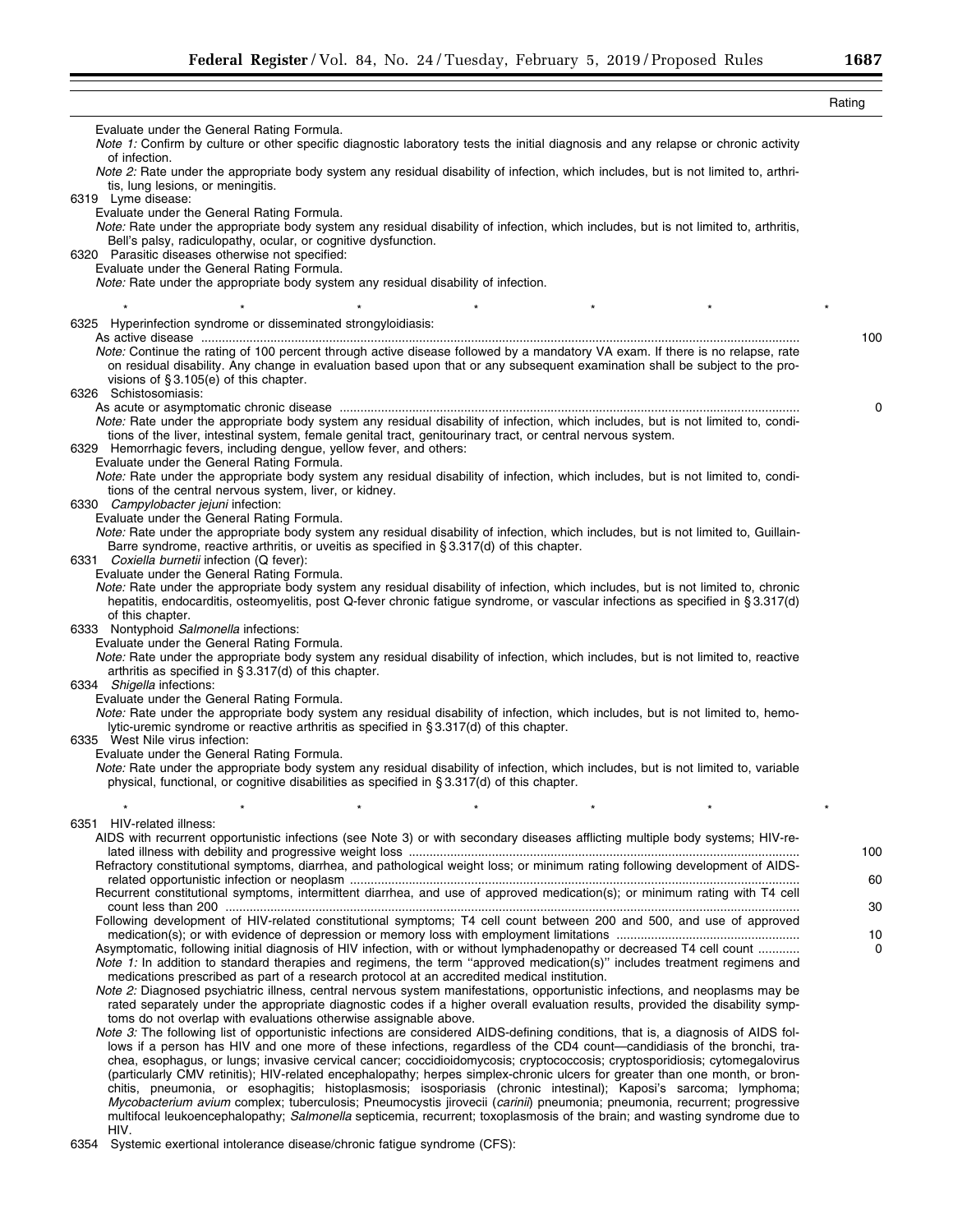|                                                                                                                                                               | Rating |
|---------------------------------------------------------------------------------------------------------------------------------------------------------------|--------|
| Debilitating fatigue, cognitive impairments (such as inability to concentrate, forgetfulness, or confusion), or a combination of<br>other signs and symptoms: |        |
| Which are nearly constant and so severe as to restrict routine daily activities almost completely and which may occasion-                                     | 100.   |
| Which are nearly constant and restrict routine daily activities to less than 50 percent of the pre-illness level; or which wax                                | 60     |
| Which are nearly constant and restrict routine daily activities from 50 to 75 percent of the pre-illness level; or which wax                                  | 40     |
| Which are nearly constant and restrict routine daily activities by less than 25 percent of the pre-illness level; or which wax                                | 20     |
| Which wax and wane but result in periods of incapacitation totaling at least one but less than two weeks per year; or                                         | 10     |
| Note: For the purpose of evaluating this disability, incapacitation exists only when a licensed physician prescribes bed<br>rest and treatment.               |        |

■ 4. In appendix A to part 4 by:

 $\blacksquare$  a. Revising the entries for diagnostic codes 6300–6302, 6304–6311;

■ b. Adding in numerical order an entry for diagnostic code 6312;

■ c. Revising the entries for diagnostic codes 6316–6320;

■ d. Adding in numerical order entries for diagnostic codes 6325, 6326, 6329 through 6331, and 6333 through 6335; and

■ e. Revising the entries for diagnostic codes 6351 and 6354.

The revisions and additions read as follows:

| APPENDIX A TO PART 4-TABLE OF AMENDMENTS AND EFFECTIVE DATES SINCE 1946 |  |
|-------------------------------------------------------------------------|--|
|-------------------------------------------------------------------------|--|

| Sec.       | Diagnostic<br>code No. |                                                                                                                                                                                                                     |
|------------|------------------------|---------------------------------------------------------------------------------------------------------------------------------------------------------------------------------------------------------------------|
|            |                        |                                                                                                                                                                                                                     |
| 4.88a      |                        | March 11, 1969; re-designated §4.88b November 29, 1994; §4.88a added to read "Chronic fatigue syn-<br>drome"; criterion November 29, 1994; title, criterion [insert <i>effective date of final rule</i> ].          |
| 4.88b<br>. |                        | Added March 11, 1969; re-designated § 4.88c November 29, 1994; § 4.88a re-designated to § 4.88b Novem-<br>ber 29, 1994; General Rating Formula for Infectious Diseases added [insert effective date of final rule]. |
|            | 6300                   | Criterion August 30, 1996; title, criterion, and note [insert <i>effective date of final rule</i> ].                                                                                                                |
|            | 6301                   | Criterion, note linsert effective date of final rule.                                                                                                                                                               |
|            | 6302                   | Criterion September 22, 1978; criterion August 30, 1996; criterion, note [insert effective date of final rule].                                                                                                     |
|            | 6304                   | Evaluation August 30, 1996; criterion, note [insert effective date of final rule].                                                                                                                                  |
|            | 6305<br>6306           | Criterion March 1, 1989; evaluation August 30, 1996; title, criterion, note [insert effective date of final rule].<br>Evaluation August 30, 1996; criterion, note [insert effective date of final rule].            |
|            | 6307                   | Criterion May 13, 2018; criterion, note [insert effective date of final rule].                                                                                                                                      |
|            | 6308                   | Criterion August 30, 1996; criterion, note [insert effective date of final rule].                                                                                                                                   |
|            | 6309                   | Added March 1, 1963; criterion March 1, 1989; criterion August 30, 1996; criterion, note [insert effective date<br>of final rule].                                                                                  |
|            | 6310                   | Criterion, note [insert effective date of final rule].                                                                                                                                                              |
|            | 6311                   | Criterion, note [insert effective date of final rule].                                                                                                                                                              |
|            |                        | 6312 Added [insert effective date of final rule].                                                                                                                                                                   |
|            | $\star$                |                                                                                                                                                                                                                     |
|            | 6316                   | Evaluation March 1, 1989; evaluation August 30, 1996; criterion, note [insert effective date of final rule].                                                                                                        |
|            | 6317                   | Criterion August 30, 1996; title, criterion, note [insert effective date of final rule].                                                                                                                            |
|            | 6318                   | Added March 1, 1989; criterion August 30, 1996; criterion, note [insert effective date of final rule].                                                                                                              |
|            | 6319                   | Added August 30, 1996; criterion, note [insert effective date of final rule].                                                                                                                                       |
|            | 6320                   | Added August 30, 1996; criterion, note [insert <i>effective date of final rule</i> ].                                                                                                                               |
|            | 6325                   | Added [insert effective date of final rule].                                                                                                                                                                        |
|            | 6326                   | Added [insert effective date of final rule].                                                                                                                                                                        |
|            | 6329                   | Added [insert effective date of final rule].                                                                                                                                                                        |
|            | 6330                   | Added [insert effective date of final rule].                                                                                                                                                                        |
|            | 6331                   | Added [insert effective date of final rule].                                                                                                                                                                        |
|            | 6333                   | Added [insert effective date of final rule].                                                                                                                                                                        |
|            | 6334                   | Added [insert effective date of final rule].                                                                                                                                                                        |
|            | 6335                   | Added [insert effective date of final rule].                                                                                                                                                                        |
|            |                        |                                                                                                                                                                                                                     |
|            | 6351                   | Added March 1, 1989; evaluation March 24, 1992; criterion August 30, 1996; criterion, note [insert <i>effective</i><br>date of final rule].                                                                         |
|            |                        | 6354 Added November 29, 1994; criterion August 30, 1996; title, criterion, note [insert <i>effective date of final rule</i> ].                                                                                      |

\*\*\*\*\*\*\*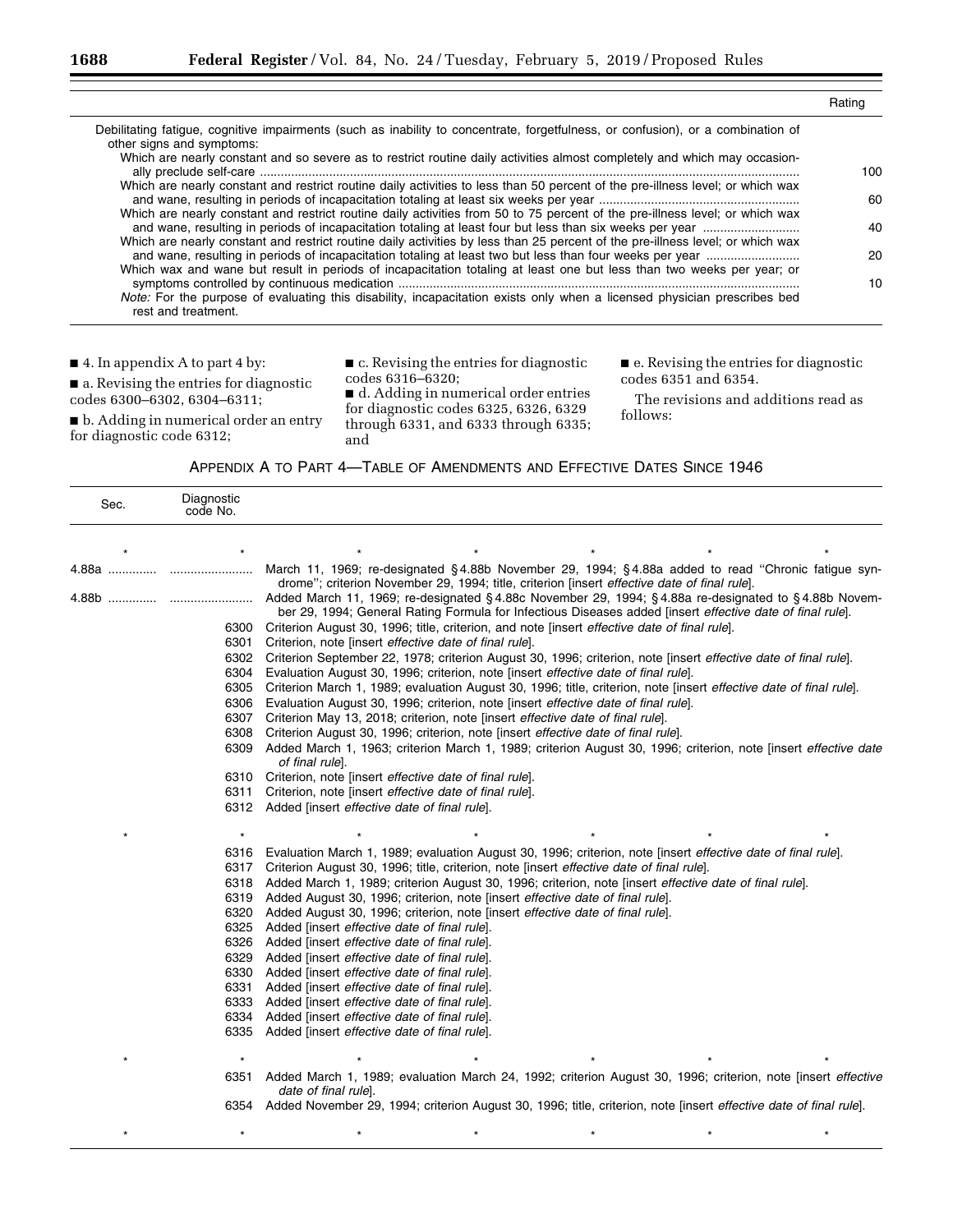■ 5. Amend appendix B to part 4 by: ■ a. Revising the entries for diagnostic codes 6300 and 6305;

■ b. Adding in numerical order an entry for diagnostic code 6312;

■ c. Revising the entry for diagnostic code 6317; and, ■ d. Adding in numerical order entries for diagnostic codes 6325, 6326, 6329

through 6331, and 6333 through 6335.

The revisions and additions read as follows:

## APPENDIX B TO PART 4—NUMERICAL INDEX OF DISABILITIES

|      | Diagnostic<br>code No. |                                                                           |                                          |                                                           |                                                                         |  |  |
|------|------------------------|---------------------------------------------------------------------------|------------------------------------------|-----------------------------------------------------------|-------------------------------------------------------------------------|--|--|
|      |                        |                                                                           |                                          |                                                           |                                                                         |  |  |
|      |                        | <b>INFECTIOUS DISEASES, IMMUNE DISORDERS AND NUTRITIONAL DEFICIENCIES</b> |                                          |                                                           |                                                                         |  |  |
|      |                        |                                                                           |                                          |                                                           |                                                                         |  |  |
|      |                        |                                                                           |                                          |                                                           |                                                                         |  |  |
|      |                        |                                                                           |                                          |                                                           |                                                                         |  |  |
|      |                        |                                                                           |                                          |                                                           |                                                                         |  |  |
|      |                        |                                                                           |                                          |                                                           |                                                                         |  |  |
|      |                        |                                                                           | Nontuberculosis mycobacterial infection. |                                                           |                                                                         |  |  |
|      |                        |                                                                           |                                          |                                                           |                                                                         |  |  |
|      |                        |                                                                           |                                          | Rickettsial, erlichial, and Anaplasma infections.         |                                                                         |  |  |
|      |                        |                                                                           |                                          |                                                           |                                                                         |  |  |
|      |                        |                                                                           |                                          | Hyperinfection syndrome or disseminated strongyloidiasis. |                                                                         |  |  |
| 6326 |                        |                                                                           | Schistosomiasis.                         |                                                           |                                                                         |  |  |
|      |                        |                                                                           |                                          |                                                           | Hemorrhagic fevers, including dengue, yellow fever, and others.         |  |  |
|      |                        |                                                                           | Campylobacter jejuni infection.          |                                                           |                                                                         |  |  |
|      |                        |                                                                           | Coxiella burnetii infection (Q Fever).   |                                                           |                                                                         |  |  |
|      |                        |                                                                           | Nontyphoid salmonella infections.        |                                                           |                                                                         |  |  |
|      |                        |                                                                           | Shigella infections.                     |                                                           |                                                                         |  |  |
|      |                        |                                                                           | West Nile virus infection.               |                                                           |                                                                         |  |  |
|      |                        |                                                                           |                                          |                                                           |                                                                         |  |  |
|      |                        |                                                                           |                                          |                                                           |                                                                         |  |  |
|      |                        |                                                                           |                                          |                                                           | Systemic exertional intolerance disease/chronic fatigue syndrome (CFS). |  |  |

■ 6. Amend appendix C to part 4 by: ■ a. Adding in alphabetical order an entry for ''Campylobacter jejuni infection'';

■ b. Removing the entry for "Cholera, Asiatic'';

■ c. Adding in alphabetical order entries for ''Coxiella burnetii infection (Q Fever)'', ''Hemorrhagic fevers, including dengue, yellow fever, and others'', and ''Hyperinfection syndrome or disseminated strongyloidiasis''; ■ d. Revise the entry for "Lymphatic

filariasis'';

■ e. Adding in alphabetical order entries for ''Nontuberculosis mycobacterial infection'', ''Nontyphoid salmonella infection'', ''Rickettsial, erlichial, and

*Anaplasma* infections'', Shigella

infections, and ''Schistosomiasis'';

■ f. Removing the entry for "Typhus, scrub''; and

■ g. Adding in alphabetical order entries for ''Vibriosis (Cholera, Non-cholera)'' and ''West Nile virus infection''

The additions and revisions read as follows:

## APPENDIX C TO PART 4—ALPHABETICAL INDEX OF DISABILITIES

|  |  |  | Diagnostic<br>code No. |
|--|--|--|------------------------|
|  |  |  |                        |
|  |  |  | 6330                   |
|  |  |  |                        |
|  |  |  | 6331                   |
|  |  |  |                        |
|  |  |  | 6329                   |
|  |  |  |                        |
|  |  |  | 6325                   |
|  |  |  |                        |
|  |  |  | 6305                   |